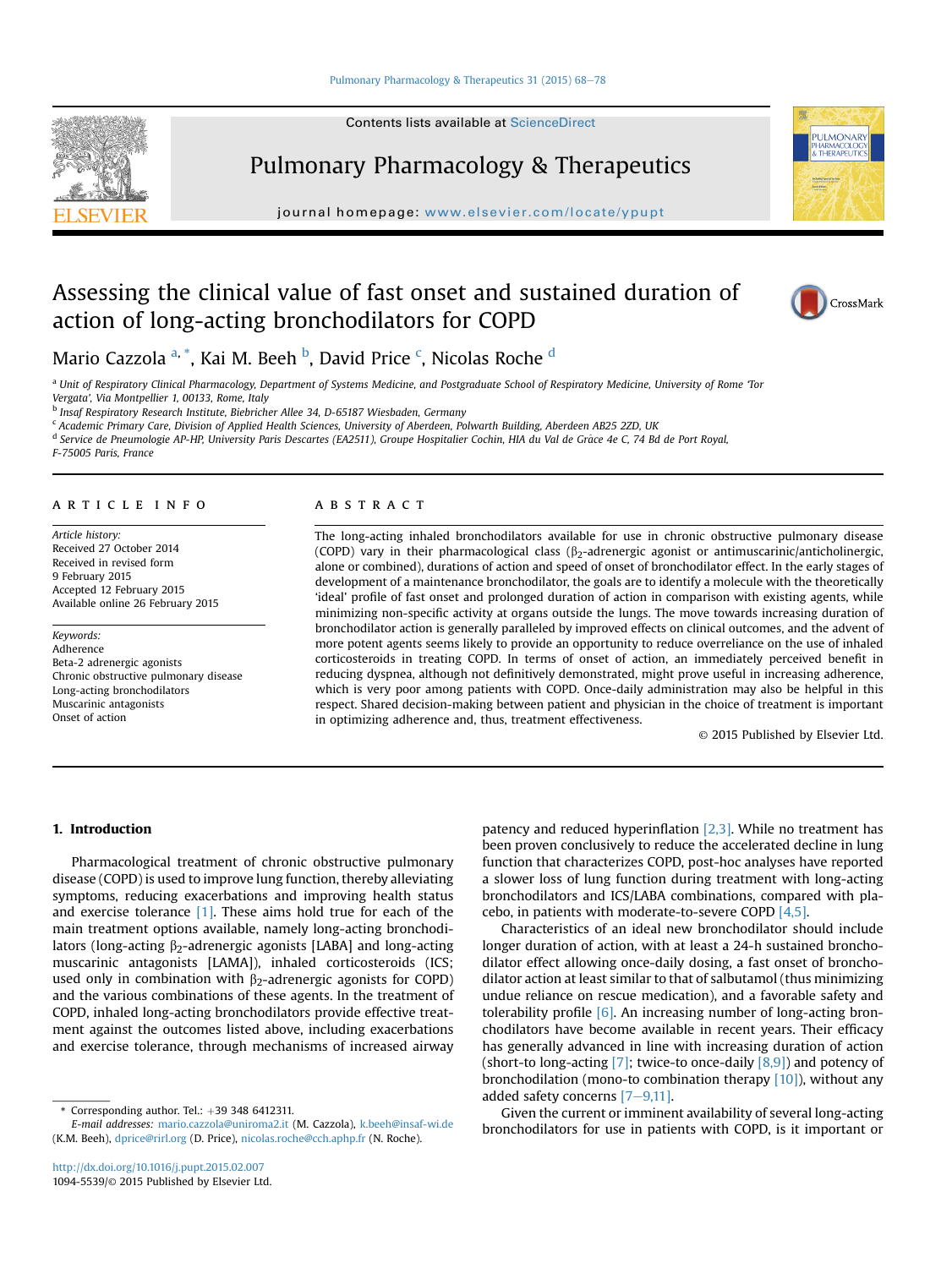necessary to distinguish between them? In this article, we compare the onset and duration of action of long-acting bronchodilators for COPD and consider whether the theoretical 'ideal' profile translates into practical and clinical advantages for patients. Data on onset and duration were obtained from a search of the literature on PubMed for the currently used long-acting bronchodilators in COPD (in English; no date restrictions), with preference given to data from phase III studies using approved doses.

# 2. Comparative pharmacological characteristics of currently available long-acting bronchodilators

### 2.1. Long-acting  $\beta_2$ -adrenergic agonists (LABAs)

 $\beta$ <sub>2</sub>-adrenergic receptors are present in high concentrations in the smooth muscle of the lungs, predominantly the small airways. They are coupled to an intracellular G-protein  $(G<sub>s</sub>)$ , which is stimulated when the agonist interacts with the  $\beta_2$ -adrenoceptor. This sets off an intracellular signaling reaction with production of adenylyl cyclase increasing cyclic adenosine monophosphate (cAMP), leading to a fall in intracellular calcium levels, and the opening of large-conductance potassium channels. This causes hyperpolarization and relaxation of airway smooth muscle [\[12\].](#page-8-0) However, it has become increasingly clear that signaling through adenylyl cyclase-coupled pathways is considerably more complex and sophisticated than was considered previously, and there is still little known regarding these pathways in airway cells [\[13\]](#page-8-0).

Several factors determine onset of effect of LABAs after delivery by inhalation. One is the time taken to reach effective concentrations at the local receptor site, with diffusion rates determined by physico-chemical properties of the drug molecule. The more lipophilic the molecule, the slower the onset; a degree of water solubility, allowing rapid diffusion into intracellular spaces, is needed for a faster onset  $[14,15]$ . High intrinsic efficacy (full agonism) at the receptor promotes a fast rate of cAMP accumulation, and this may explain the fast onset of action of some relatively lipophilic  $\beta_2$ adrenoceptor agonists [\[16,17\]](#page-8-0). Some pharmacological properties of the various agents are summarized in Table 1 [\[18\]](#page-8-0). Formoterol and indacaterol have similar, high intrinsic efficacy at the  $\beta_2$ -adrenoceptor: 95% and 86%, respectively, relative to isoprenaline (100%). Vilanterol is somewhat lower at 70%, but still higher than salmeterol (41%) [\[18\].](#page-8-0) Olodaterol is reported to have 88% intrinsic efficacy at the  $\beta_2$ -adrenoreceptor and a potency (pEC<sub>50</sub> = 9.93) similar to that of salmeterol (9.90) and formoterol (9.73) [\[19\]](#page-8-0). Potency in electrical field stimulated human bronchial rings ( $pEC_{50} = 9.49$ ) was similar to that of formoterol  $(9.73)$  [\[19\]](#page-8-0). Preclinical studies with olodaterol report that its onset of action is comparable to formoterol, with maximal bronchoprotection after inhalation of a single dose of olodaterol or formoterol reached within  $3-6$  min in guinea pigs and 10 min in dogs [\[19\].](#page-8-0)

#### Table 1

In-vitro characterization of  $\beta_2$ -adrenergic agonists: potency, onset and intrinsic efficacy data [\[18\].](#page-8-0)

| $\beta$ <sub>2</sub> -adrenergic agonist EFS guinea pig | trachea model           |                                | cAMP detection assays<br>$(\beta_2$ -adrenoreceptor)                                                                                                                                                                                                |                                     |
|---------------------------------------------------------|-------------------------|--------------------------------|-----------------------------------------------------------------------------------------------------------------------------------------------------------------------------------------------------------------------------------------------------|-------------------------------------|
|                                                         | Potency<br>$(DEC_{50})$ | Onset t <sub>16</sub><br>(min) | Potency<br>$(DEC_{50})$                                                                                                                                                                                                                             | Intrinsic efficacy<br>$(\beta_2)^a$ |
| Vilanterol<br>Salmeterol<br>Formoterol<br>Indacaterol   |                         |                                | $8.62 \pm 0.27$ $5.8 \pm 0.5$ $10.37 \pm 0.05$ $0.70 \pm 0.03$<br>$6.84 + 0.03$ $15.2 + 0.6$ $9.80 + 0.10$ $0.41 + 0.01$<br>$8.56 \pm 0.18$ $4.0 \pm 0.1$ $10.14 \pm 0.08$ $0.95 \pm 0.04$<br>$6.84 + 0.16$ $4.0 + 0.2$ $9.48 + 0.08$ $0.86 + 0.02$ |                                     |

<sup>a</sup> Relative to isoprenaline  $(=1)$ . cAMP, cyclic adenosine monophosphate; EFS, electrical field stimulated;  $pEC_{50}$ , negative logarithm of the half-maximal effective concentration;  $t_{\frac{1}{2}}$ , half-life; ND, not determined. Data from Ref. [\[18\]](#page-8-0).

The relevance of low intrinsic efficacy (partial agonist activity) is unclear, particularly for COPD. All the  $\beta_2$ -adrenergic agonists have some (unwanted) activity at the  $\beta_1$ -adrenoceptor. It has been claimed that partial agonist activity at the  $\beta_1$ -adrenoreceptor may result in fewer cardiovascular side effects [\[19\],](#page-8-0) but many other factors such as binding kinetics are likely to be involved. If receptor numbers are low or receptors are not working efficiently, a partial agonist will have a lower maximal effect than a full agonist and may even act as an antagonist in the presence of a full agonist. Partial agonist properties do not affect bronchodilator efficacy, but might reduce the ability of that agent or a rescue bronchodilator to reverse acute severe bronchospasm [\[14,20,21\]](#page-8-0). Whether the degree of intrinsic efficacy relates to tolerance or desensitization to  $\beta_2$ mediated effects in long-term clinical use is unknown; again, other factors will be important, such as receptor reserve and transduction efficiency in airway smooth muscle cells  $[22-24]$  $[22-24]$  $[22-24]$ .

It is unclear why LABAs are able to cause such long bronchodilation, and several contrasting hypotheses have been formulated [\[12\]](#page-8-0). First, the anchored binding (or exosite) hypothesis suggests that a long lipophilic tail (e.g. of salmeterol) may bind to a region of the  $\beta_2$ -adrenoceptor that is apart from the active receptor site, anchoring the drug to or near the receptor and allowing repeated receptor activation [\[25\]](#page-8-0). Second, a molecule with a degree of lipophilicity will provide a depot of drug at the receptor site by partitioning into lipid regions and cell membranes [\[26\].](#page-8-0) An extension to this 'diffusion microkinetics' model describes partitioning of drug into lipophilic compartments ('lipid rafts') on airway smooth muscle cell membranes, where  $\beta_2$ -adrenoceptors are in close contact with signaling and effector molecules, and has been proposed to account for the duration of action of indacaterol [\[27,28\].](#page-8-0) Third, tight binding to the  $\beta_2$ -adrenoceptor and formation of a ternary complex with a long dissociation half-life was proposed for olo-daterol [\[29\]](#page-8-0), but dissociation half-life alone is unlikely to account for duration of action [\[18\].](#page-8-0)

## 2.2. Long-acting muscarinic antagonists (LAMAs)

Muscarinic antagonists are also described synonymously as antimuscarinics or anticholinergics. These agents block the effects of the endogenous cholinergic bronchoconstrictor acetylcholine, thus resulting in bronchodilation. Acetylcholine acts on a family of five G-protein-coupled muscarinic receptors (M1 to M5), of which the  $M_1$  to  $M_3$  subtypes are expressed in the airways [\[30\]](#page-8-0).  $M_1$  receptors are found in parasympathetic ganglia where they facilitate neurotransmission.  $M_2$  receptors occur presynaptically on airway smooth muscle and downregulate acetylcholine release while capturing released acetylcholine (autoregulation). In addition,  $M_2$ receptors on airway smooth muscle couple preferentially to the Gprotein isotype  $G_{\alpha o/i}$ , and function to counteract the  $\beta_2$ -adrenoceptor-mediated relaxant pathway by inhibiting the generation and accumulation of cAMP  $[31-33]$  $[31-33]$ . In the heart, M<sub>2</sub> receptors are present post-synaptically and mediate effects such as tachycardia  $[30]$ . M<sub>3</sub> receptors are expressed on airway smooth muscle, submucosal mucus glands and vascular endothelium. Pharmacological studies have indicated that under normal conditions contraction in both central and peripheral airways is mediated primarily by the  $M_3$  receptor [\[34\].](#page-8-0)

Thus, the ideal profile for a LAMA for COPD management is one in which  $M_3$  receptor blockade outweighs its activity at the  $M_2$ receptor in order to provide a favorable efficacy:safety ratio [\[12\].](#page-8-0) The LAMAs achieve this through kinetic selectivity, whereby dissociation from  $M_3$  receptors is slower than from  $M_2$  receptors (see [Table 2](#page-2-0)). Compared with the other LAMAs listed, glycopyrronium has the most favorable ratio of  $M_3:M_2$  receptor residency time, although whether the apparent advantage of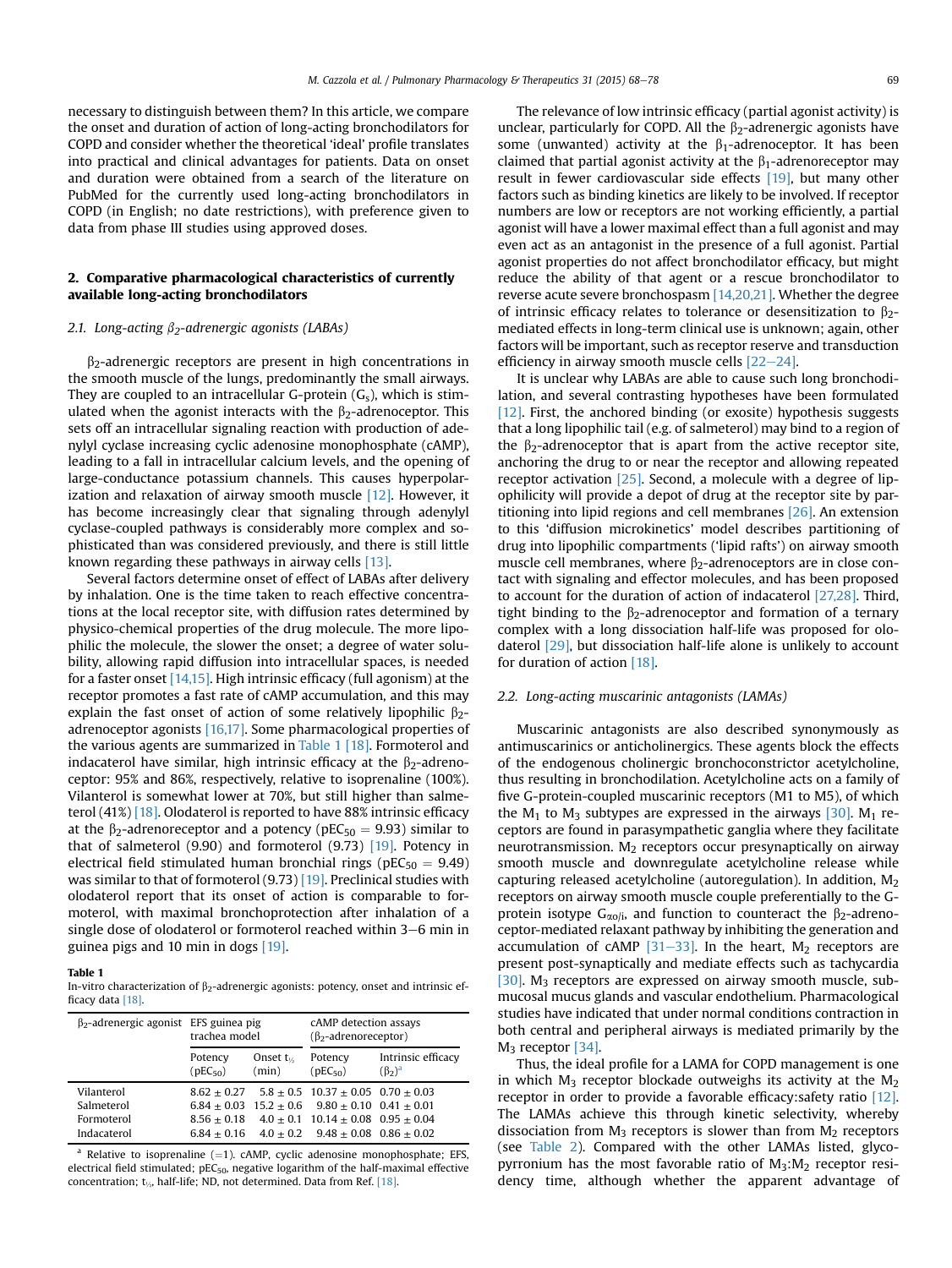<span id="page-2-0"></span>Comparison of LAMA receptor binding: dissociation rate constants and half-lives at human  $M_2$  and  $M_3$  muscarinic receptors. (From Ref. [\[37\],](#page-8-0) with data from a separate study on umeclidinium and tiotropium from Ref. [\[38\]\)](#page-8-0).

|                      | M <sub>2</sub>                 |                      | M <sub>3</sub>                 | $t\frac{1}{2} M_3/M_2$ |      |
|----------------------|--------------------------------|----------------------|--------------------------------|------------------------|------|
|                      | $K_{off}$ (h <sup>-1</sup> )   | $t_{\frac{1}{2}}(h)$ | $K_{off}$ (h <sup>-1</sup> )   | $t_{\frac{1}{2}}(h)$   |      |
| Tiotropium [37].     | $0.26 + 0.05$                  | 2.6                  | $0.026 + 0.005$                | 27                     | 10.4 |
| Aclidinium [37].     | $0.39 \pm 0.03$                | 1.8                  | $0.071 + 0.01$                 | 10.7                   | 5.9  |
| Glycopyrronium [37]. | $1.84 \pm 0.1$                 | 0.37                 | $0.11 + 0.02$                  | 6.1                    | 16.5 |
|                      | $K_{off}$ (min <sup>-1</sup> ) | $t_{\kappa}$ (min)   | $K_{off}$ (min <sup>-1</sup> ) | $t_{\%}$ (min)         |      |
| Tiotropium [38].     | $0.023 + 0.008$                | $39.2 + 9.7$         | $0.0026 + 0.0003$              | $272.8 + 27.6$         | 7.0  |
| Umeclidinium [38].   | $0.074 + 0.004$                | $9.4 + 0.5$          | $0.0089 + 0.0012$              | $82.2 + 0.0012$        | 8.7  |

 $K_{\text{off}}$ , rate constant of dissociation of radiolabelled antagonist;  $t_{\frac{1}{2}}$ , residence half-life.

glycopyrronium vs the other agents translates into improved clinical efficacy and safety remains to be established.

Receptor kinetics may also explain differences in onset of action, in terms of time taken to achieve equilibration at the  $M_3$  receptor. The predictions from simulated kinetic rate constants that tiotropium would take four to five times longer than glycopyrronium to equilibrate with the  $M_3$  receptor at equi-effective concentrations were confirmed in the in-vitro calcium assay (glycopyrronium was 5-fold faster) and the rat tracheal strip assay (2.5-fold) [\[35\].](#page-8-0)

However, slow dissociation from the  $M_3$  receptor does not appear to explain fully the duration of action of the LAMAs.  $M_3$ dissociation rates of glycopyrronium and tiotropium were reduced 3-fold under physiological conditions, compared with under nonphysiological conditions, to a level that was incompatible with their known 24-h duration of action [\[35\].](#page-8-0) A process of rebinding of freshly dissociated drug was proposed with respect to these agents, perhaps through micro-anatomical constraints at a local tissue level that restrict the free diffusion of drug molecules away from the local environment where the receptors are concentrated [\[35,36\].](#page-8-0)

#### 2.3. Combination of LABA and LAMA

A synergistic (i.e. more than additive) bronchodilator effect of a LABA and LAMA has been demonstrated in airway preparations in vitro and in patients with COPD [\[39,40\].](#page-8-0) These preliminary studies support the scientific rationale for combining the two types of drugs but preclinical data investigating synergy are limited and further work is required. In theory, a synergistic effect may be explained by removal of the bronchoconstrictor effects of acetylcholine by the antimuscarinic, allowing an amplified  $\beta_2$ -adrenergic-agonist-induced bronchodilation [\[31\]](#page-8-0), and also by interactions between the post-receptor intracellular signaling pathways for  $M_3$  and  $\beta_2$ -adrenoreceptors, resulting in an overall amplification of effect [\[34,41\].](#page-8-0) This forms the mechanistic basis for treating patients with COPD with a combination of bronchodilators that have different mechanisms of action. Whether such synergism is relevant to increasing the speed of onset or prolonging the duration of bronchodilator effect is unknown.

# 3. Onset and duration of effect of long-acting bronchodilators

Onset and duration of a bronchodilator are properties that have not been defined formally in clinical terms. Onset of effect may be expressed in various ways, usually the earliest time at which a significant effect is achieved vs placebo, or the time taken to reach a particular level of bronchodilation (e.g. 100 or 200 mL, or 12% or 15% increase from baseline). Other possibilities are time to peak effect, or time to half-maximal effect. The effect is usually expressed in terms of forced expiratory volume in 1 s ( $FEV<sub>1</sub>$ ). Onset may also describe a statistically or clinically significant bronchodilator effect on day 1 of treatment, which is achieved by some of the current long-acting bronchodilators. Most LABAs and LAMAs take about 1 week to achieve pharmacokinetic steady state (up to  $2-3$  weeks with indacaterol and tiotropium), but any difference in bronchodilator effect between first dose and steady state will also depend on other factors such as the degree of accumulation of drug during this time, and the nature of the relationship between pharmacokinetic and pharmacodynamic variables [\[42\].](#page-8-0) Glycopyrronium takes 1 week to achieve pharmacokinetic steady state but pharmacodynamically achieves its full bronchodilator effect after the first dose  $[43-45]$  $[43-45]$  $[43-45]$  (see [Table 3\)](#page-3-0).

Duration of effect and dosing interval or frequency (e.g. once or twice daily) are not necessarily the same but are closely interrelated and are a function of maintenance dose and pharmacokinetics. The development of the once-daily bronchodilators reviewed here had from the outset the aims of designing a molecule with long-acting bronchodilating properties that would prove suitable for once-daily dosing, with initial clinical studies confirming safety, tolerability and pharmacokinetics. Dose-ranging clinical studies, usually measuring lung function, were then employed to establish the minimum effective doses given once- or sometimes twice-daily [\[46\]](#page-9-0). Duration of effect can be dosedependent [\[47\]](#page-9-0). Aclidinium was originally investigated as a oncedaily drug given at doses of  $200$  or  $400 \mu$ g but was found to be suboptimal in terms of effect size and duration; 400 µg twice daily showed greater efficacy than the 200 µg dose and this regimen was approved for use  $[48]$ . Regulatory perspectives on what constitutes a minimum effective dose may vary, resulting in the approval of different doses and regimens of a given drug at different times and in different regions; for example, indacaterol is approved at a oncedaily dose of 75 µg in the USA and at doses of 150 and 300 µg in other countries. On the other hand, the older drug formoterol, introduced in 1990, was approved for use twice daily, yet its bronchodilator effect may last for only 6 or 8 h post-dose [\[49\].](#page-9-0)

In clinical drug trials in COPD, duration of bronchodilator effect may be the length of time post-dose during which a statistically significant and/or clinically important bronchodilator effect on  $FEV<sub>1</sub>$  in relation to placebo is maintained, either in absolute terms or as relative change from baseline. A 100 mL difference in pre-dose or trough  $FEV<sub>1</sub>$  has been reported as the minimum clinically important difference that is perceptible to patients [\[50\].](#page-9-0) Bronchoprotection is often used as a measure of duration of effect in asthma, but has no corollary in COPD.

Both onset and duration are typically assessed in terms of changes over time in  $FEV_1$ , which is widely used, easy to measure, and a required variable in regulatory clinical drug trials. In the specialized setting, a more comprehensive assessment of bronchodilator effects can be obtained using sensitive methods such as oscillometry and body plethysmography  $[51]$ . FEV<sub>1</sub> may be insensitive to some important physiological abnormalities in COPD, such as hyperinflation [\[52\].](#page-9-0) However, the relevant measures of lung volume require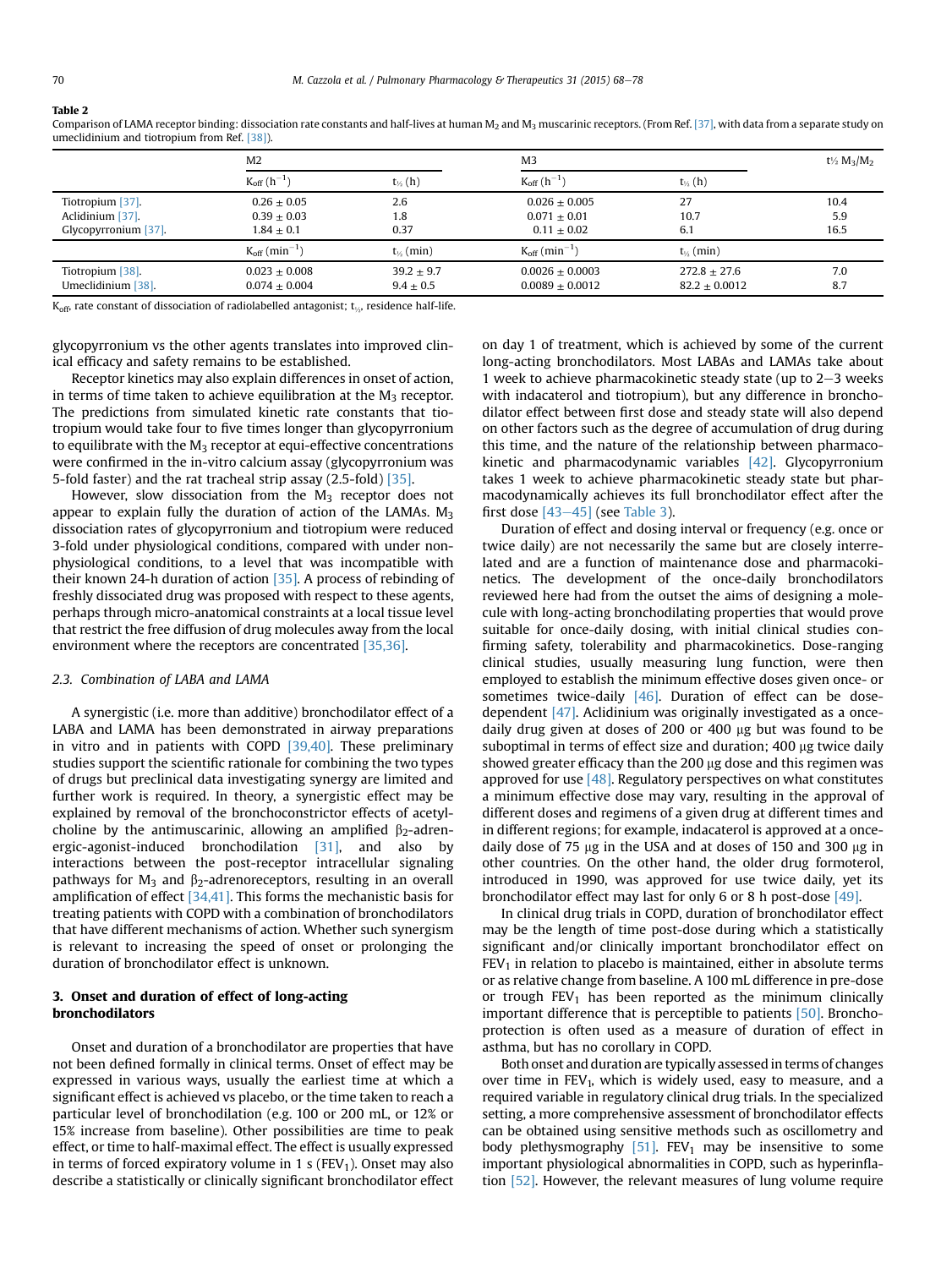<span id="page-3-0"></span>Onset of bronchodilator effect.

|                   |                                              | $FEV1$ difference vs placebo<br>at 5 min post-dose $(mL)^d$ | Other onset variable (time is post-dose) $a$                                                                                                                                                      | Ref.             |
|-------------------|----------------------------------------------|-------------------------------------------------------------|---------------------------------------------------------------------------------------------------------------------------------------------------------------------------------------------------|------------------|
| SABAs             | Salbutamol 200 μg                            | 90 (95% CI 60, 120)                                         | 7.9% (95% CI 5.5, 10.3) increase at 5 min vs placebo<br>36% of patients with $\geq$ 12% increase at 5 min vs baseline<br>23% of patients with $\geq$ 12% and $>$ 200 mL increase from<br>baseline | $[56]$           |
| Twice-daily LABAs | Formoterol 12 μg                             | 140 (95% CI 120, 160)                                       |                                                                                                                                                                                                   | $[57]$           |
|                   |                                              |                                                             | 10% decrease of $R_{\text{aw}}$ at 1.4 $\pm$ 0.9 min                                                                                                                                              | $[58]$           |
|                   |                                              | $\overline{\phantom{0}}$                                    | 7.2% increase in $FEV_1$ at 5 min vs predose                                                                                                                                                      | $[59]$           |
|                   |                                              |                                                             | 23% of patients with $\geq$ 12% increase in FEV <sub>1</sub> at 5 min                                                                                                                             |                  |
|                   | Salmeterol 50 μg                             | 60 (95% CI 40, 80)                                          |                                                                                                                                                                                                   | [9]              |
|                   |                                              |                                                             | 10% decrease of R <sub>aw</sub> at 15.1 $\pm$ 34.5 min                                                                                                                                            | $[58]$           |
|                   |                                              |                                                             | 4.1% increase in $FEV1$ at 5 min vs predose                                                                                                                                                       | $[59]$           |
|                   | Indacaterol 150 µg                           |                                                             | 9% of patients with $\geq$ 12% increase in FEV <sub>1</sub> at 5 min<br>7.9% (95% CI 5.4, 10.3) increase at 5 min vs placebo                                                                      |                  |
| Once-daily LABAs  |                                              | 100 (95% CI 70, 130)                                        | 28% of patients with $\geq$ 12% increase from baseline at<br>5 min<br>19% of patients with $\geq$ 12% and $>$ 200 mL increase from                                                                | $[56]$           |
|                   |                                              |                                                             | baseline at 5 min                                                                                                                                                                                 |                  |
|                   |                                              | 120 (95% CI 100, 140)<br>110 (95% CI 90, 130)               |                                                                                                                                                                                                   | [60]<br>[9]      |
|                   |                                              | $\overline{\phantom{0}}$                                    | $FEV1 AUC0-4h: 160 mL increase vs placebo*$                                                                                                                                                       | $[10]$           |
|                   | Indacaterol 300 µg                           | 120 (95% CI 90, 150)                                        | 10.1% (95% CI 7.7, 12.5) increase at 5 min vs placebo<br>46% of patients with $\geq$ 12% increase from baseline at<br>5 min                                                                       | $[56]$           |
|                   |                                              |                                                             | 28% of patients with $\geq$ 12% and $>$ 200 mL increase from<br>baseline at 5 min                                                                                                                 |                  |
|                   |                                              | 130 (95% CI 110, 150)                                       |                                                                                                                                                                                                   | $[57]$           |
|                   | Vilanterol 25 µg                             | 69 (95% CI $-8$ , 146)                                      |                                                                                                                                                                                                   | [61]             |
|                   |                                              | $\overline{\phantom{0}}$                                    | Time to $\geq$ 12% increase from baseline: 18 min                                                                                                                                                 | $[62]$           |
|                   |                                              |                                                             | Time to $\geq$ 100 mL increase in FEV <sub>1</sub> from baseline: 6 min                                                                                                                           |                  |
|                   |                                              |                                                             | 131 mL increase in FEV <sub>1</sub> after 15 min vs placebo<br>Time to $\geq$ 100 mL increase in FEV <sub>1</sub> from baseline: 27 min                                                           | $[63]$           |
|                   |                                              |                                                             | Time to $\geq$ 100 mL increase in FEV <sub>1</sub> from baseline 31 min                                                                                                                           | $[64]$           |
|                   | Olodaterol $5 \mu$ g                         | $118*$                                                      |                                                                                                                                                                                                   | [65]             |
| Twice-daily LAMAs | Aclidinium 400 μg                            |                                                             | At 15 min: $\sim$ 70 mL (est.) increase in FEV <sub>1</sub> vs placebo <sup>*</sup>                                                                                                               | [66]             |
| Once-daily LAMAs  | Tiotropium 18 μg                             | $45^{*b}$                                                   | At 15 min: 78 mL increase in $FEV_1$ vs placebo*                                                                                                                                                  | $[67]$           |
|                   |                                              |                                                             | $FEV1 AUC0-4h: 141 mL increase vs placebo*$                                                                                                                                                       |                  |
|                   |                                              | 60 (95% CI 30, 80) <sup>b</sup>                             |                                                                                                                                                                                                   | [60]             |
|                   |                                              |                                                             | sGaw 0.08 (0, 0.15) $1/kP^*$ s vs placebo at 5 min<br>FRC $-200$ mL (95% CI $-340$ , $-60$ ) vs placebo at 5 min                                                                                  | [68]             |
|                   |                                              |                                                             | 39 mL (95% CI 6, 71) from predose at 10 min                                                                                                                                                       | $[69]$           |
|                   |                                              |                                                             | $\geq$ 12% rise in FEV <sub>1</sub> after 79 min (95% CI 18, 140)                                                                                                                                 |                  |
|                   |                                              |                                                             | $~120$ mL at 30 min (est.)                                                                                                                                                                        | $[70]$           |
|                   |                                              |                                                             | $FEV1 AUC0-4h: 140 mL increase vs placebo*$                                                                                                                                                       | $[10]$           |
|                   | Glycopyrronium 50 μg                         | $93*$                                                       | At 15 min: 144 mL increase in $FEV_1$ vs placebo*<br>IC 181 mL vs placebo* at 25 min                                                                                                              | $[71]$           |
|                   |                                              | $87*$                                                       | At 15 min: 143 mL increase in $FEV_1$ vs placebo*                                                                                                                                                 | $[67]$           |
|                   |                                              |                                                             | $FEV1 AUC0-4h: 197 mL increase vs placebo*$                                                                                                                                                       |                  |
|                   | Umeclidinium 62.5 µg                         |                                                             | $FEV1 AUC0-4h: 190 mL increase vs placebo*$<br>Time to increase in $FEV_1 \ge 100$ mL above baseline:                                                                                             | $[10]$<br>$[64]$ |
|                   |                                              |                                                             | 56 min $FEV_1 AUC_{0-6h}$ : ~135 mL (est.) increase vs<br>placebo                                                                                                                                 |                  |
| LAMA/LABAs        | <b>OVA149</b><br>(indacaterol/glycopyrronium | $126*$                                                      | $FEV1 AUC0-4h: 210 mL increase vs placebo*$                                                                                                                                                       | $[72]$           |
|                   | $110/50 \text{ µg}$                          |                                                             |                                                                                                                                                                                                   |                  |
|                   |                                              | $130*$                                                      | $FEV1 AUC0-4h: 220 mL increase vs placebo*$                                                                                                                                                       | $[10]$           |
|                   |                                              |                                                             | $SG_{aw}$ 0.21 (0.14, 0.29) 1/kP <sup>*</sup> s vs placebo at 5 min<br>FRC $-300$ mL (95% CI $-440$ , $-160$ ) vs placebo at 5 min                                                                | [68]             |
|                   | Umeclidinium/vilanterol                      |                                                             | At 15 min: 112 mL increase in $FEV1$ vs placebo                                                                                                                                                   | [64]             |
|                   | $62.5/25 \mu g$                              |                                                             | Time to increase in $FEV_1 \ge 100$ mL from baseline: 27 min                                                                                                                                      |                  |

Values estimated from graphs are denoted by the '~' symbol and qualified as (est.). FEV<sub>1</sub> AUC<sub>0-4h</sub>, FEV<sub>1</sub> averaged over 0-4 h post-dose; FRC, functional residual capacity; FEV<sub>1</sub> AUC<sub>0-4h</sub>, area under the FEV<sub>1</sub> curve from 0 to 4 h; IC, inspiratory capacity; R<sub>aw</sub>, airway resistance; sG<sub>aw</sub>, specific airway resistance. a Statistical significance denoted by \*p < 0.05 or 95% confidence intervals.

<sup>b</sup> Open label.

relatively sophisticated equipment, and inspiratory capacity is often used as a surrogate measure of hyperinflation [\[3\].](#page-8-0) Measurements of airway resistance have been shown to correlate better than  $FEV<sub>1</sub>$  with acute bronchodilator-induced changes in dynamic hyperinflation, gas trapping, and dyspnea at rest  $[53]$ . Similarly, bronchodilatorinduced improvements in exertional dyspnea have been observed in the absence of changes in  $FEV<sub>1</sub>$  [\[54,55\].](#page-9-0)

Tables 3 and 4 compare the onset and duration of bronchodilator effect reported in clinical studies with the various long-acting agents. Salbutamol is included in Table 3 as an example of a fastonset 'rescue' bronchodilator.

Among the LABAs, formoterol, indacaterol and olodaterol appear to share a fast onset of bronchodilator effect (Table 3). Although the available literature does not fully characterize all the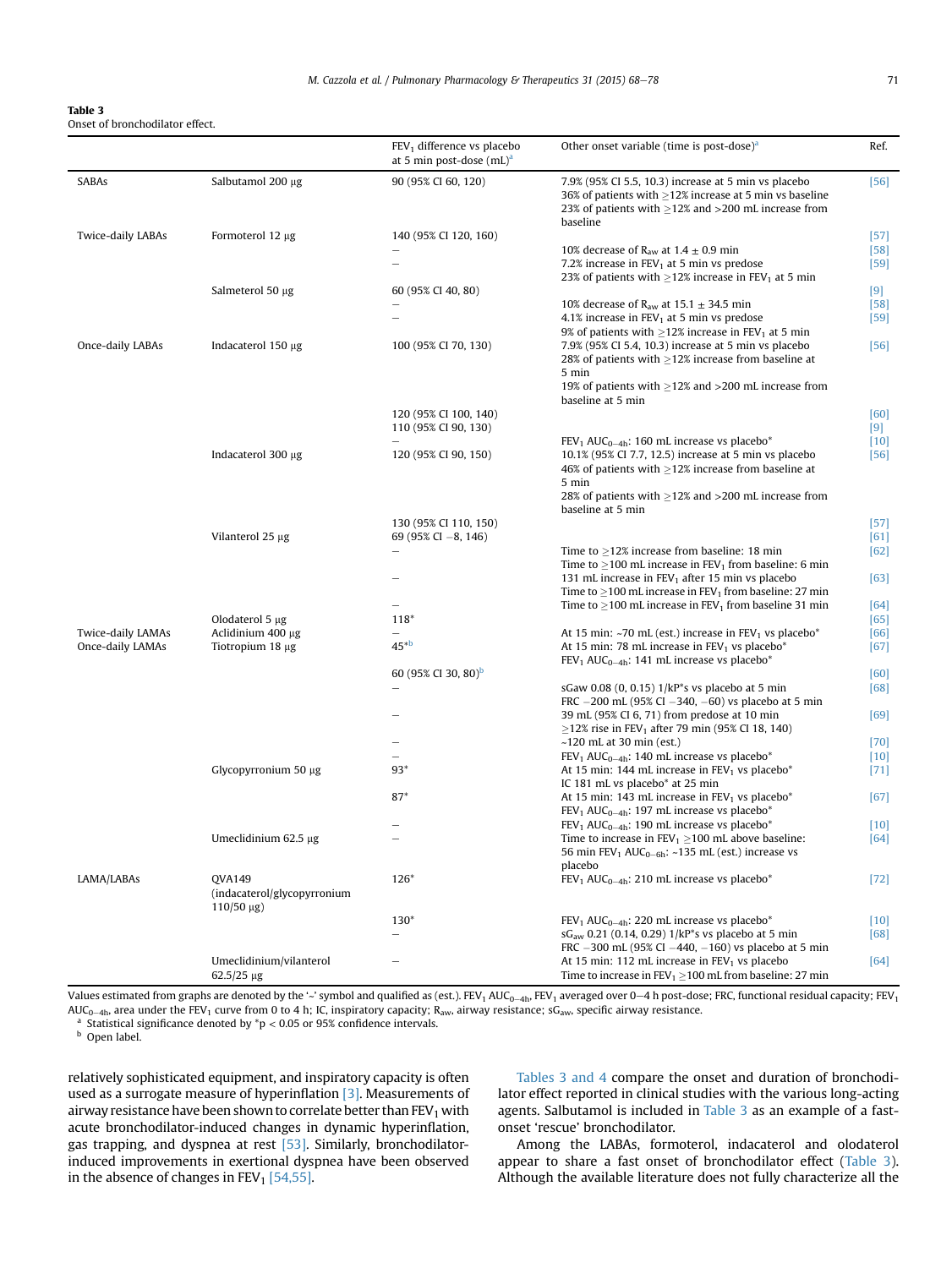Trough FEV<sub>1</sub> (difference vs placebo in mL [95% CI] unless otherwise stated) at 24 h post-dose<sup>a</sup> after first day's dosing, after 12 weeks and at last study day in clinical trials of long-acting bronchodilators.

|                   |                                            | Day 1                      | Week 12             | Last time point of study                      | Ref.   |
|-------------------|--------------------------------------------|----------------------------|---------------------|-----------------------------------------------|--------|
| Twice-daily LABAs | Formoterol 12 µg                           | 110 (90, 130)              | 70 (40, 100)        | 50 (10, 90) (wk 52)                           | $[57]$ |
|                   | Salmeterol 50 µg                           | 120                        | 110                 | 110 mL (wk 26)                                | [9]    |
|                   |                                            |                            | 7.6% from baseline  | 6.2% from baseline                            | $[73]$ |
| Twice-daily LAMAs | Aclidinium 400 µg                          | Not reported               | 105 change from     | $128 \pm 22$ change from baseline             | $[74]$ |
|                   |                                            |                            | baseline vs placebo | vs placebo (wk 24)                            |        |
| Once-daily LABAs  | Indacaterol 150 µg                         | 130                        | 170                 | 180 (wk 26)                                   | [9]    |
|                   |                                            | 110 (80, 130)              | 180 (140, 220)      | 160 (120, 190) (wk 26)                        | [60]   |
|                   |                                            | 110 (90, 140)              | 150 (120, 180)      | 130 (100, 160) (wk 26)                        | $[10]$ |
|                   | Indacaterol 300 µg                         | 140 (110, 160)             | 170 (130, 200)      | 160 (120, 200) (wk 52)                        | $[57]$ |
|                   | Vilanterol 25 µg                           | Not reported               | Not reported        | $-30$ from randomization <sup>b</sup> (wk 52) | $[75]$ |
|                   |                                            | $-90$ (est.)               | $-90$ (est.)        | 72 (32, 112) (wk 24)                          | [64]   |
|                   |                                            | $~105$ (est.)              | $~100$ (est.)       | 114 (wk 24)                                   | $[63]$ |
|                   |                                            | $~105$ change              | $~100$ change from  | 121 change from baseline (wk 24)              | $[76]$ |
|                   |                                            | from baseline (est.)       | baseline (est.)     |                                               |        |
|                   | Olodaterol 5 µg                            | Not reported               | 91                  | 92 (wk 48)                                    | [65]   |
|                   |                                            | Not reported               | 47                  | 68 (wk 48)                                    | [65]   |
|                   |                                            | Not reported               | 83                  | 68 (wk 48)                                    | $[77]$ |
|                   |                                            | Not reported               | 59                  | 44 (wk 48)                                    | $[77]$ |
| Once-daily LAMAs  | Tiotropium 18 µg                           | 100 (70, 120) <sup>c</sup> | 140 $(100, 180)^c$  | 140 $(100, 180)^c$ (wk 26)                    | [60]   |
|                   |                                            | 83 <sup>c</sup>            | 83 <sup>c</sup>     | $89^{\circ}$ (wk 52)                          | $[67]$ |
|                   |                                            | 120 (90, 140) <sup>c</sup> | 130 $(100, 170)^c$  | 130 (90, 160) <sup>c</sup> (wk 26)            | $[10]$ |
|                   |                                            | Not reported               | Not reported        | $120 - 150$ (over 1 year)                     | $[70]$ |
|                   |                                            | Not reported               | Not reported        | 137 (wk 24)                                   | [8]    |
|                   | Glycopyrronium 50 μg                       | 105                        | 108                 | 113 (wk 26)                                   | $[71]$ |
|                   |                                            | 91                         | 97 (65, 130)        | 108 (wk 52)                                   | [67]   |
|                   |                                            | 110                        | 120                 | 120 (80, 150) (wk 26)                         | $[10]$ |
|                   | Umeclidinium 62.5 µg                       | $~105$ (est.)              | $~135$ (est.)       | 115 (76,155) (wk 24)                          | [64]   |
| LABA/LAMAs        | QVA149 (indacaterol/                       | 190 (170, 210)             | 230 (190, 260)      | 200 (170, 240) L (wk 26)                      | $[10]$ |
|                   | glycopyrronium 110/50 μg                   |                            |                     |                                               |        |
|                   |                                            | Not reported               | 163                 | 189 (wk 52)                                   | $[78]$ |
|                   | Umeclidinium/vilanterol<br>$62.5/25 \mu g$ | $~155$ (est.)              | $~190$ (est.)       | 167 (128, 207) (wk 24)                        | [64]   |
|                   |                                            | $~190$ (est.)              | $~185$ (est.)       | 211 (wk 24)                                   | $[76]$ |
|                   |                                            | $~195$ (est.)              | $~205$ (est.)       | 208 (wk 24)                                   | $[76]$ |

Values estimated from graphs are denoted by the '~' symbol and qualified as (est.).

<sup>a</sup> For the twice-daily agents, 12 h following the second dose of the day.

**b** ICS withdrawn at randomization.

<sup>c</sup> Open label.

LAMAs, glycopyrronium (NVA237) appears to have the fastest onset of action.

As shown in Table 4, the majority of bronchodilators have an effect on trough  $FEV_1$  after the first day's dosing that is very close to or exceeds the reported minimal clinically important difference of 100 mL [\[50\]](#page-9-0), the level at which patients may perceive a benefit, although results at this time point for olodaterol are not reported. On repeated dosing over several months, both olodaterol and vilanterol appear to have modest bronchodilator effects when viewed against results from studies with other long-acting agents. Comparing effects on trough  $FEV<sub>1</sub>$  at week 12 and a later (e.g. week 26 or 52) time point, there was a loss of effect with formoterol and a suggestion of a similar phenomenon, or at least inconsistent long-term effects, with vilanterol and olodaterol. Indacaterol generally maintained its effect over 1 year (Table 4). This apparent difference between LABAs may relate to the high intrinsic efficacy of formoterol, and maybe vilanterol. The process of  $\beta_2$ -adrenoreceptor desensitization with prolonged exposure to  $\beta$ <sub>2</sub>-adrenergic agonist varies between cells, airway smooth muscle being less prone to the phenomenon than inflammatory cells (which may explain why tachyphylaxis in asthma manifests more commonly as loss of bronchoprotection rather than loss of bronchodilation) [\[21,79\].](#page-8-0) Tolerance to the typical  $\beta_2$ -mediated adverse events of tachycardia and tremor has been reported [\[21,80\].](#page-8-0) The LAMAs appear to have a consistent effect over time, with glycopyrronium and tiotropium maintaining trough  $FEV<sub>1</sub>$  at levels of 100 mL or more over 1 year. Studies with the newer LAMAs, aclidinium and umeclidinium, currently extend only up to treatment periods of 6 months. The combination LABA/LAMAs have a bronchodilator effect over time that is approximately 80-90% of the additive effect of the individual components [\[10,64\].](#page-8-0)

Based on the data in [Tables 3 and 4,](#page-3-0) indacaterol and glycopyrronium would figure prominently if a bronchodilator were to be chosen based on its rapid onset of bronchodilation, duration and magnitude of effect after a single dose, and persistence of bronchodilator effect during long-term use. However, whether their pharmacological advantages translate into superior benefits in terms of adherence, persistence or other patient perceptions remains to be demonstrated.

# 4. Benefits of fast onset of (bronchodilator) action

It might be expected that fast-onset bronchodilation would translate into fast relief of dyspnea (as in the case of salbutamol used as rescue medication). A recent study showed that changes in airway resistance (not  $FEV<sub>1</sub>$ ) 1 h after dosing with indacaterol 300 µg correlated with reductions in hyperinflation and gas trapping, and improvement in patient-reported dyspnea [\[53\]](#page-9-0). In a study comparing two fast-acting bronchodilators (formoterol and salbutamol) with the slower-acting salmeterol and oxitropium, the faster-acting agents induced a greater increase in  $FEV<sub>1</sub>$  and inspiratory capacity at 30 min post dose  $[81]$ . There was a significant correlation between acute bronchodilator effect and symptom improvement, which was strongest in patients with baseline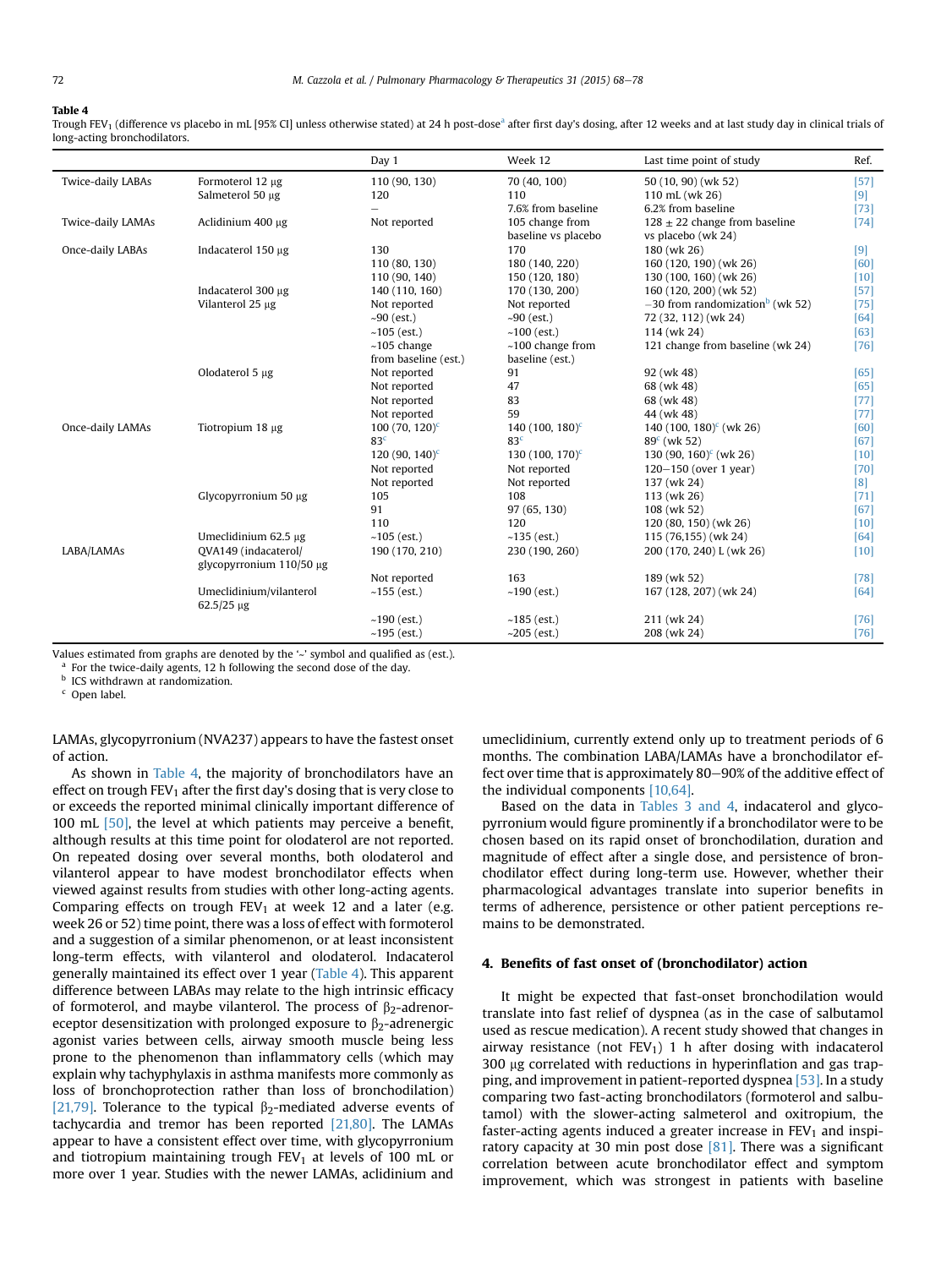hyperinflation (Fig. 1). On repeated dosing, fast onset may not be particularly useful in patients who take their treatment regularly and have relatively stable symptoms. Conversely, it might be of help in patients with suboptimal adherence to treatment, since perceived rapid efficacy could reinforce compliance. It could also be useful in patients with more variable symptoms.

In some patients with COPD, symptoms vary over the day, with morning considered to be the time when symptoms are more severe [\[82\]](#page-9-0). It might be hypothesized that fast-acting agents could be more effective on these symptoms than those with a relatively slow onset of action, by providing rapid relief of symptoms after morning dosing [\[83\]](#page-9-0). In a 1-week crossover study, a twice-daily ICS/LABA containing budesonide and formoterol improved morning activities to a greater extent than twice-daily SFC [\[84\]](#page-9-0) because of the faster onset of action of formoterol, compared with salmeterol. Similarly, in a 12-week study, the addition of the budesonide/formoterol combination to tiotropium resulted in increased  $FEV<sub>1</sub>$  immediately post-dose and an improvement in morning symptoms and activities, compared with tiotropium alone [\[85\].](#page-9-0) However, despite their possible association with poorer health status and more frequent



Fig. 1. Relationship of changes in dyspnea measured by visual analogue scale with placebo correction  $(\%)$  with changes in (A) FEV<sub>1</sub> and (B) IC 30 min after bronchodilation in patients with baseline IC lower than 80% predicted. (A)  $r = 0.52$ ;  $r^2 = 0.27$ ; p < 0.001; (B)  $r = 0.70$ ;  $r^2 = 0.48$ ; p < 0.001. In patients with IC >80% predicted (not shown), the correlations were  $r = 0.21$ ;  $r^2 = 0.05$ ;  $p = 0.26$  for FEV<sub>1</sub> and  $r = 0.38$ ;  $r^2 = 0.15$ ;  $p < 0.05$ for IC. FEV<sub>1</sub>, forced expiratory volume in 1 s; IC, inspiratory capacity; pred, predicted; r, correlation coefficient;  $r^2$ , coefficient of determination. Reproduced with permission of the European Respiratory Society [\[81\].](#page-9-0) © European Respiratory Society (2003).

exacerbations, it is not known if morning symptoms represent some kind of phenotype in that such symptoms might be particularly pronounced in some patients independently of overall clinical severity [\[86\].](#page-9-0) The question remains difficult to answer in the absence of a validated, dedicated assessment tool.

An early (day 1) onset of effect may be useful in the context of a pulmonary rehabilitation program, where optimizing bronchodilator therapy at the outset has been recommended [\[87\].](#page-9-0) In COPD, exercise is limited by breathing discomfort (dyspnea) before leg discomfort (peripheral muscle fatigue) [\[88\].](#page-9-0) By overcoming dyspnea with a bronchodilator, the exercise program could focus on improving peripheral muscle function [\[87\]](#page-9-0). If the commencement of treatment coincides with the start of the exercise program, there may be a benefit for patients. Among the once-daily bronchodilators, in studies using submaximal constant load cycle ergometry testing, both LAMAs glycopyrronium and tiotropium were reported to increase exercise endurance time and exertional dyspnea when evaluated  $2-3$  h post-dose on the first day of treatment, with reduction in leg discomfort occurring at a later assessment [\[88,89\].](#page-9-0) The LABA indacaterol improved exercise endurance time but not exertional dyspnea (measured at end of exercise) after the first dose [\[90\].](#page-9-0)

## 5. Benefits of sustained duration of effect

## 5.1. Once-daily vs twice-daily bronchodilators

In terms of standard clinical outcomes (lung function, symptoms and health status) measured in clinical studies, the once-daily bronchodilators (LAMA or LABA) have generally performed better than the twice-daily agents (LABAs), where comparisons have been performed [\[8,9,57,91,92\]](#page-8-0) ([Table 5\)](#page-6-0). Of note, the 1-year POET study showed that, in patients with moderate-to-very-severe COPD, the once-daily LAMA tiotropium was more effective than the twice-daily LABA salmeterol in preventing exacerbations [\[93\]](#page-10-0). This finding cannot necessarily be extrapolated to other LABAs.

# 5.2. Comparison of once-daily bronchodilators with different onsets of action

Among the once-daily bronchodilators, tiotropium is the most commonly employed active comparator, as it was the first oncedaily inhaled bronchodilator available. In several studies, bronchodilators with a fast onset have been compared with tiotropium ([Table 6\)](#page-6-0). As previously shown in [Table 3](#page-3-0), glycopyrronium has a faster onset of action than tiotropium. For clinical outcomes ([Table 6\)](#page-6-0), the two LAMAs had similar effects on symptoms, health status, rescue-medication use and exacerbations. The once-daily LABA indacaterol performed better than tiotropium for symptoms and health status [\[94\],](#page-10-0) but tiotropium was more effective in preventing exacerbations in patients with severe or very severe airflow limitation [\[95\]](#page-10-0) ([Table 6](#page-6-0)). Indacaterol, may, therefore be more useful clinically in patients at low risk of exacerbations (the GOLD-defined patient Groups A and B), although this hypothesis requires formal testing. It should be noted that the studies summarized in the table were not necessarily designed or powered to compare the selected treatments and endpoints shown in the table.

## 6. Adherence/persistence

Adherence is poor in COPD, typically around 50% in practice  $[98-102]$  $[98-102]$ . Poor adherence is associated with worse clinical and economic outcomes  $[103-107]$  $[103-107]$ . Many factors are implicated  $[102]$ , including the patient's understanding of the disease and their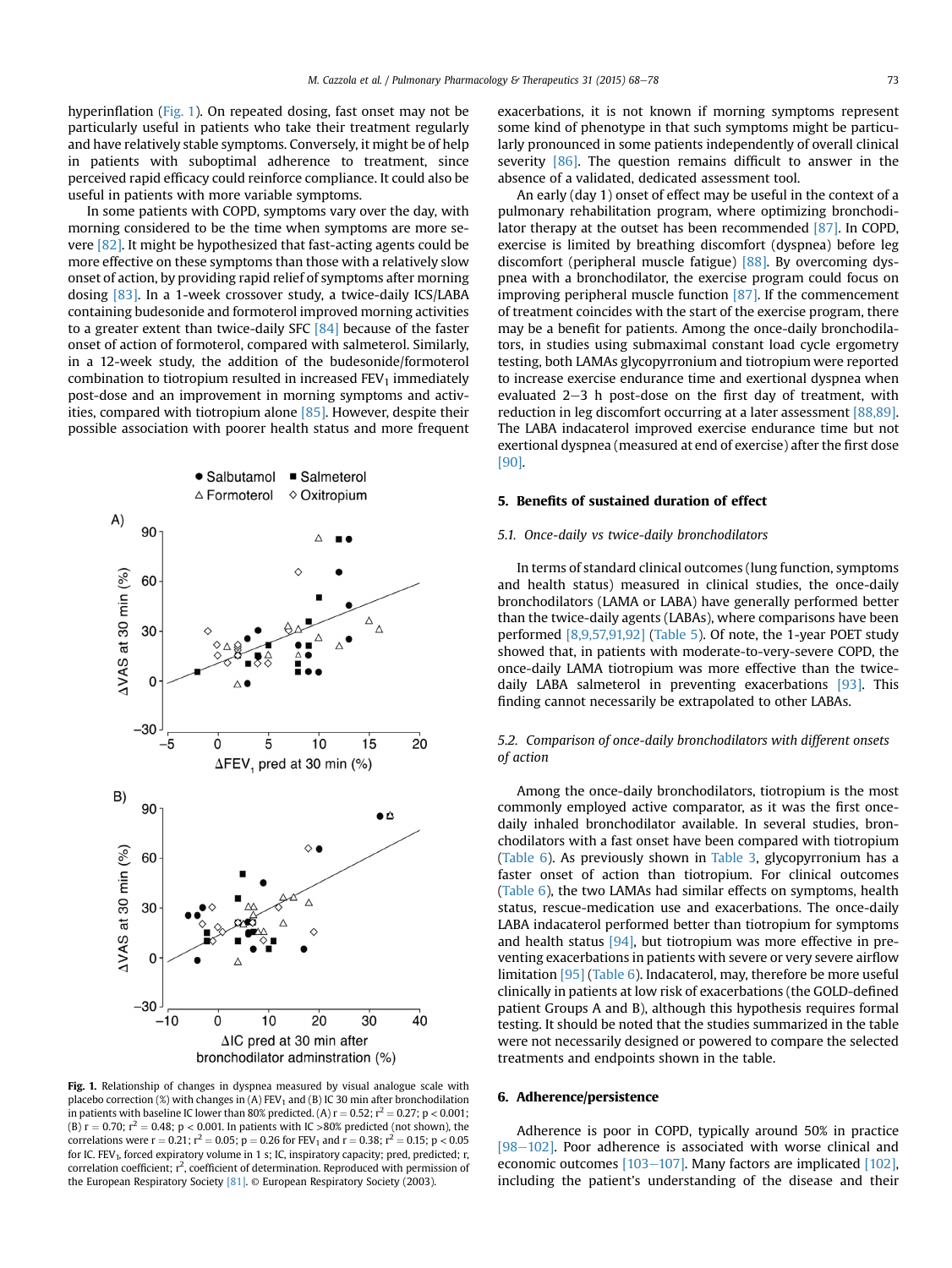<span id="page-6-0"></span>Once-daily (qd) vs twice-daily (bid): bronchodilation, health status and symptom-based outcomes (measured at end of study unless otherwise stated) in phase III studies of >12 weeks' duration.

| Comparison                                                                               | Bronchodilation<br>(trough $FEV_1$ )                   | Symptoms                                                                                                       | Health status                                                                                | Rescue use over<br>study duration                          | Exacerbations<br>(moderate/severe)<br>as efficacy outcome                                                   | Ref.   |
|------------------------------------------------------------------------------------------|--------------------------------------------------------|----------------------------------------------------------------------------------------------------------------|----------------------------------------------------------------------------------------------|------------------------------------------------------------|-------------------------------------------------------------------------------------------------------------|--------|
| Tiotropium 18 µg qd<br>$(n = 209)$ vs salmeterol<br>50 µg bid ( $n = 213$ ),<br>24 wks   | 52 mL ( $p < 0.01$ )                                   | TDI score difference 0.78<br>points ( $p < 0.05$ ); 42% vs<br>35% responders (NS)                              | SGRO total score<br>difference $-1.6$ units<br>(NS); 51% vs 40%<br>responders ( $p < 0.05$ ) | Change from<br>baseline $-1.45$ vs $-1.44$<br>puffs/d (NS) | <b>NR</b>                                                                                                   | [8]    |
| Indacaterol 150 µg qd<br>$(n = 333)$ vs salmeterol<br>50 µg bid ( $n = 334$ ), 6 mo      | 70 mL ( $p < 0.001$ )                                  | TDI score 1.45 vs 0.90<br>$(p < 0.05)$ (wk 12); 57-61%<br>vs 49–54% responders <sup>a</sup><br>(wks $4 - 26$ ) | $-5.0$ and $-4.1$ vs<br>placebo; 53% and 49%<br>responders <sup>a</sup>                      | Change from<br>baseline $-1.3$ vs $-1.2$<br>puffs/d (NS)   | <b>NR</b>                                                                                                   | [9]    |
| Indacaterol 150 µg qd<br>$(n = 560)$ vs salmeterol<br>50 µg bid ( $n = 563$ ),<br>12 wks | 60 mL ( $p < 0.001$ )                                  | TDI score difference 0.63<br>points ( $p < 0.001$ ); 69.4% vs<br>62.7% responders ( $p < 0.05$ )               | <b>NR</b>                                                                                    | Difference $-0.18$ puffs/<br>d ( $p < 0.05$ )              | <b>NR</b>                                                                                                   | [91]   |
| Indacaterol 300 µg qd<br>$(n = 437)$ vs formoterol<br>12 µg bid ( $n = 435$ ), 1 yr      | 110 mL ( $p \le 0.001$ )                               | TDI score difference 0.29<br>points (NS)                                                                       | SGRQ score<br>difference $-0.7$ units<br>(NS)                                                | Difference $-0.34$ puffs/<br>d ( $p < 0.05$ )              | 0.60 vs 0.56 per year<br>(NS); 32.8 vs 31.5% of<br>patients (NS)                                            | $[57]$ |
| Tiotropium 18 µg qd<br>$(n = 158)$ vs aclidinium<br>400 µg bid ( $n = 171$ ),<br>6 wks   | Difference in change<br>from baseline $-38$ mL<br>(NS) | E-RS total score $-0.7$ (NS)                                                                                   | <b>NR</b>                                                                                    | Difference $-0.7%$<br>rescue-free days (NS)                | <b>NR</b>                                                                                                   | [66]   |
| Tiotropium 18 µg qd<br>$(n = 221)$ vs formoterol<br>$12 \mu g$ bid (n = 210), 6 mo       | <b>NR</b>                                              | Total daily symptom score<br>4.50 vs 4.29 (median) <sup>a,b</sup>                                              | SGRO score differences<br>vs placebo: $-2$ vs $-3$<br>units                                  | 0.67 vs 1.30 puffs/<br>$d$ (median) <sup>a</sup>           | 10.4 vs 8.1% of patients<br>$(moderate)$ ( $p < 0.05$ ,<br>formoterol vs placebo);<br>2.3% vs 0.5% (severe) | [92]   |
| Tiotropium 18 µg qd<br>$(n = 3707)$ vs salmeterol<br>$50 \mu g$ bid (n = 3669), 1 yr     | <b>NR</b>                                              | <b>NR</b>                                                                                                      | <b>NR</b>                                                                                    | <b>NR</b>                                                  | 17% reduction in risk<br>$(p < 0.001)$ ; rate ratio<br>0.89 (95% CI 0.83,<br>0.960); $p = 0.002$            | $[93]$ |

Responders are those patients with an improvement from baseline equal to or exceeding the minimum clinically important difference (TDI  $\geq$  1 point; SGRQ  $\geq$  –4 units). E-RS, EXAcerbations of Chronic pulmonary disease Tool (EXACT)-Respiratory Symptoms; NR, not reported; NS, not significantly different; SGRQ, St George's Respiratory Questionnaire; TDI, transition dyspnea index.

<sup>1</sup> Statistical comparison not reported.

 $\frac{b}{c}$  Total daily symptom score = sum of scores for breathlessness, cough, wheeze, amount and color of sputum, each scored on a 0–3 scale where 0 = no symptoms.

medication and inhaler  $[106,108-111]$  $[106,108-111]$ , and frequency of dosing  $[98,102,112-114]$  $[98,102,112-114]$  $[98,102,112-114]$ .

The relative simplicity and convenience of once-daily dosing (compared with multiple daily dosing) may encourage patients' adherence and persistence with their long-term medications. In one retrospective study of a claims database, adherence was strongly correlated with dosing frequency, with 43.3, 37.0, 30.2 and 23.0 percentage days covered for patient cohorts receiving once, twice, three times or four times daily treatment [\[112\]](#page-10-0). Similarly, in a study to determine the effect of dosing frequency of mometasone

### Table 6

Selected treatment comparisons (at study endpoint) between glycopyrronium or indacaterol vs tiotropium for health status and symptom-based outcomes.

| Comparison                                                                         | Symptoms (TDI total<br>score, points)                     | Health status (SGRQ total<br>score, units)                                                                      | Rescue use over study<br>duration, puffs/day                                                                              | Moderate/severe exacerbations,<br>rate ratio (95% CI) | Ref.   |
|------------------------------------------------------------------------------------|-----------------------------------------------------------|-----------------------------------------------------------------------------------------------------------------|---------------------------------------------------------------------------------------------------------------------------|-------------------------------------------------------|--------|
| Glycopyrronium vs<br>tiotropium open<br>label, 52 wks                              | $-0.1$ (NS)                                               | $-0.5$ (NS)                                                                                                     | $0.3$ (NS)                                                                                                                | $0.82$ (0.61, 1.09) (NS) <sup>b</sup>                 | $[67]$ |
| Glycopyrronium vs<br>tiotropium blinded,<br>12 wks                                 | $-0.2$ (NS)                                               | $0.7$ (NS)                                                                                                      | $0$ (NS)                                                                                                                  | 1.10(0.62, 1.93)(NS)                                  | [96]   |
| Glycopyrronium vs                                                                  | Differences from                                          | Differences from                                                                                                | Differences from                                                                                                          | N/A                                                   | $[10]$ |
| tiotropium, 26 wks                                                                 | placebo: 0.9 vs 0.6 (NS)                                  | placebo: $-1.8$ vs $-0.9$ (NS)                                                                                  | placebo: $-0.3$ vs $-0.4$<br>(NS)                                                                                         |                                                       |        |
| Glycopyrronium vs<br>tiotropium, 62 wks <sup>a</sup>                               | N/A                                                       | $-0.6$ (NS) <sup>b</sup>                                                                                        | N/A                                                                                                                       | $1.03$ (0.91, 1.16) (NS)                              | $[97]$ |
| Indacaterol 150 µg and<br>300 µg vs tiotropium<br>18 µg od (open<br>label), 26 wks | Differences from<br>placebo: 1.0 and 1.2 vs<br>$0.9$ (NS) | Differences from<br>placebo: $-3.3^*$ and $-2.4$<br>vs $-1.0$ (*p < 0.05 vs<br>tiotropium; NS for $300 \mu g$ ) | Changes from<br>baseline: $-1.5^*$<br>and $-1.6$ * vs $-1.0$<br>$({}^*p < 0.05$ vs<br>tiotropium; NS for<br>$300 \mu g$ ) | $0.96(0.64, 1.43)$ and<br>$1.06(0.71, 1.57)(NS)^b$    | [60]   |
| Indacaterol 150 µg vs<br>tiotropium 18 µg od<br>(blinded), 12 wks                  | $0.6$ ( $p < 0.001$ )                                     | $-2.1$ ( $p < 0.001$ )                                                                                          | $-0.5$ (p < 0.001)                                                                                                        | N/A                                                   | $[94]$ |
| Indacaterol 150 µg vs<br>tiotropium (blinded),<br>$52$ wks <sup>a</sup>            | $0.3$ ( $p = 0.02$ )                                      | $0.2$ (NS)                                                                                                      | $-0.6$ (p < 0.001)                                                                                                        | $1.24$ ( $p < 0.001$ )                                | $[95]$ |

 $N/A$  = not applicable (not analyzed or not reported); NS = not significant; TDI = transition dyspnea index; SGRQ = St George's Respiratory Questionnaire. a Study conducted among patients with severe or very severe COPD.

**b** Unpublished data (supplied by study sponsors on request).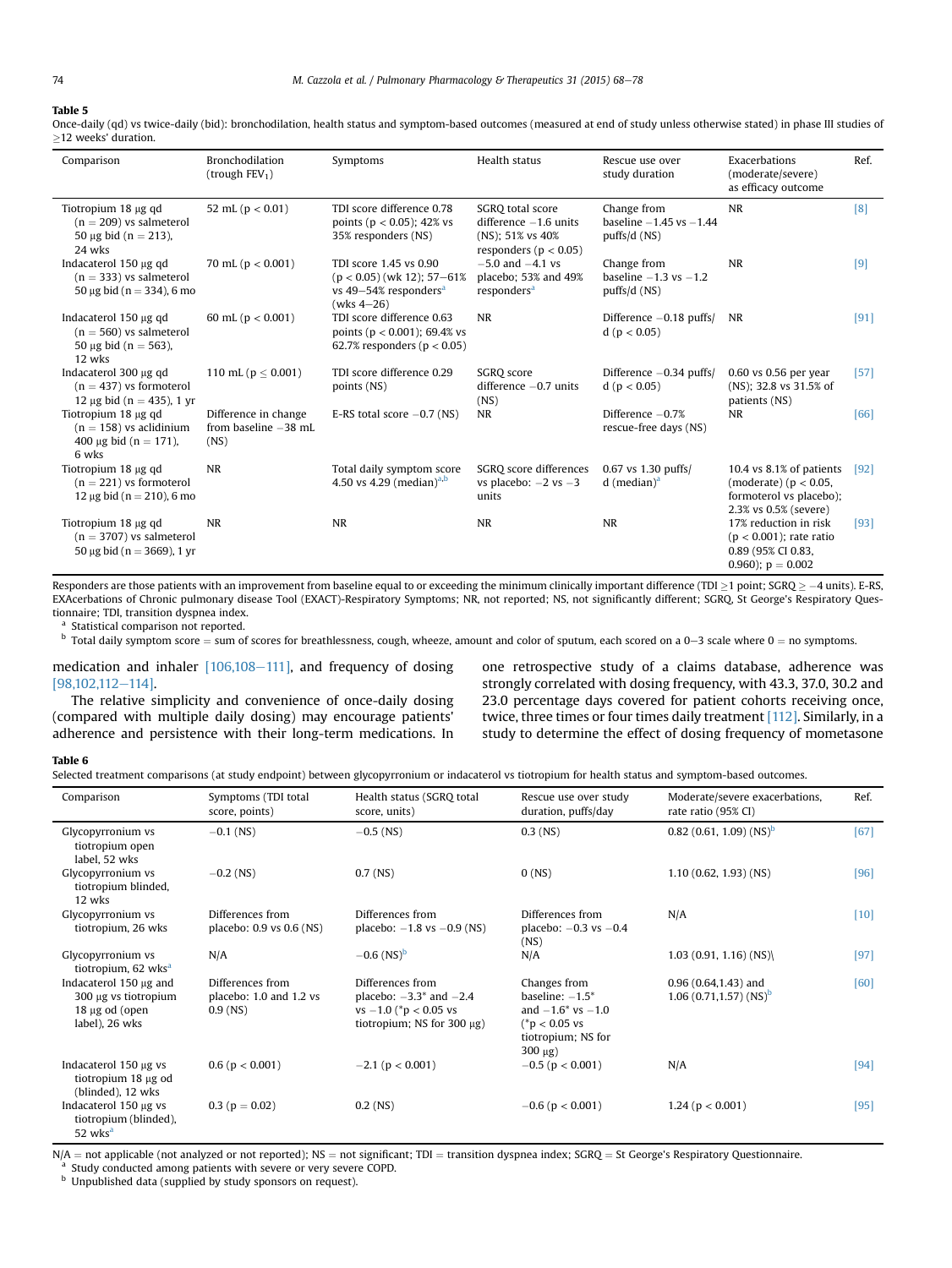on treatment adherence in patients with asthma, mean adherence rates were greater with a once-daily regimen compared with twice daily [\[115\]](#page-10-0). In a survey of patients with COPD, those who reported low adherence were more likely to prefer once-daily medication than were those with good adherence; this preference was found to be associated with a high self-perceived need for controller medication [\[116\]](#page-10-0), indicating the importance of tailoring treatment decisions to the individual patient's needs and preferences. Persistence with inhaled medications for COPD is also directly related to the daily frequency of administration [\[117\]](#page-10-0).

A fast onset may also be useful in the case of missed doses, a form of non-adherence that is common in COPD [\[118,101\]](#page-10-0). Adherence is reported to be lower for medications that do not have an immediate effect on symptoms [\[102\]](#page-10-0).

## 7. Remaining questions and future research

It is still not firmly established whether long-acting bronchodilators should be started in obstructed patients in the absence of symptoms, and whether it is better to start with a  $\beta_2$ -adrenergic agonist or an antimuscarinic agent in patients with mild/moderate stable COPD. Thus, in almost all guidelines, no distinction is made as to which class of bronchodilators should be considered first; rather, they only recommend the use of long-acting agents. Similarly, the guidelines do not advise on whether once-daily or twicedaily dosing is preferable, although the weight of evidence supports the better clinical efficacy of the once-daily agents. Moreover, although LABA/LAMA combinations are recommended as an option for patients with increased symptoms and for those at higher risk of exacerbations [\[1\]](#page-8-0), there is currently no real guidance on when such treatments should be applied in preference to alternative treatments [\[119\].](#page-10-0) In any case, it is likely that the lack of indication of bronchodilators class that should be used as first choice is due to the fact that the putative superiority of one class over another documented by some randomized clinical trials was based on only one specific outcome or method of research, the results of which might not be generalizable [\[119\]](#page-10-0).

Given the many different variables affecting adherence, it is probably an oversimplification to suppose that using a highly efficacious treatment will in itself lead to improved adherence. Indeed, in the TORCH study, the association between increased adherence and improved mortality and reduction in hospital admission was independent of study treatment. The effect of treatment was more pronounced in patients with good adherence than in those with poor adherence, rather than adherence being better in patients receiving the most effective treatment [\[103\].](#page-10-0)

The relationship between a simple dosing regimen and improved adherence has been reasonably well studied in asthma and COPD [\[115,116,120\],](#page-10-0) and using a medication dosed once daily should help in addressing the problem of non-adherence. A patient's perception of benefit when restarting a medication or changing to a faster-onset one may be useful to the treating physician in improving the management of a poorly adherent patient. However, further research is warranted to explore the association between a fast onset and adherence, especially in terms of how best to measure fast onset, e.g. patients' perception, subjective experience and clinical effect. Many of these concepts are not easily investigated within the constraints of a randomized, controlled trial, and a more pragmatic approach using observational research will be required.

There are also challenges in terms of how best to define and measure adherence. Research techniques to address adherence with inhaled medication include canister weighing and electronic monitoring of inhaler actuation. Self-reporting is a simple and easy way to assess adherence and is useful in identifying patients' reasons for non-adherence  $[121]$ , although the accuracy of this method has been questioned [\[122\]](#page-10-0). Numbers of filled prescriptions are used as an indicator of adherence/persistence, but again may not reflect medications taken. Inhalers can now be fitted with electronic monitoring devices that can allow clinicians to track adherence and/or trigger reminders of missed doses direct to the patient. This type of monitoring could help identify barriers to adherence and provide a basis for subsequent discussions with non-adherent patients [\[123\].](#page-10-0)

In 2008, Bourbeau & Bartlett identified a need to develop effective treatments for COPD with simplified treatment regimens (infrequent dosing, simple delivery), rapid onset of action and durable effect, which would increase the probability of patient adherence [\[102\].](#page-10-0) Among the various effective agents available to prescribers today, choosing a once-daily bronchodilator with a fast onset of action (or combination thereof) provides an ideal pharmacodynamic profile that may encourage patient adherence. Use of combination inhalers may improve adherence if it reduces the daily number of medications [\[101\].](#page-10-0) Effecting a behavioral change in nonadherent patients requires patient-centered care characterized by concordance (i.e. shared decision-making about therapy by doctors and patients). Effort should be focused on patient education regarding the importance of regular administration and exploring patients' perceptions of their burden of therapy and their goals and expectations from COPD treatment.

# Disclosures

In the past 3 years, MC has received fees for speaking, organizing education or consulting from Almirall, AstraZeneca, Boehringer Ingelheim, Chiesi, GlaxoSmithKline, Guidotti, Lallemand, Malesci, Mundipharma, Novartis, Pfizer, Veronapharma, and Zambon, and research funds from Almirall, Novartis and Veronapharma.

The institution where KMB is employed has received compensation for organizing or participating in advisory boards for Almirall Hermal, Cytos, Chiesi, Boehringer Ingelheim, AstraZeneca, Mundipharma, Novartis, and Revotar Biopharmaceuticals, and participation in scientific meetings or courses supported by various pharmaceutical companies (Almirall Hermal, AstraZeneca, Boehringer Ingelheim, Novartis, Pfizer, and Takeda) in the past 3 years. KMB's institution has also received consulting fees from Ablynx, Apellis Pharmaceuticals, Chiesi, and Cytos. The institution has received compensations for the design, performance or participation in single or multicenter clinical trials in the past 3 years from several companies including Almirall, Boehringer Ingelheim, Cytos, GSK, Mundipharma, Novartis, Pfizer, Revotar Biopharmaceuticals, Sterna AG, and Teva.

In the past 3 years, NR has received fees for speaking, organizing education or consulting from Aerocrine, Almirall, AstraZeneca, Boehringer Ingelheim, Chiesi, GlaxoSmithKline, MEDA, MSD, Mundipharma, Novartis, Pfizer, and Teva; and research funds from Boehringer Ingelheim, Novartis, and Pfizer.

DP discloses the following. Advisory board membership: Aerocrine, Almirall, Amgen, AstraZeneca, Boehringer Ingelheim, Chiesi, Meda, Mundipharma, Napp, Novartis, and Teva. Consultancy: Almirall, Amgen, AstraZeneca, Boehringer Ingelheim, Chiesi, GlaxoSmithKline, Meda, Mundipharma, Napp, Novartis, Pfizer, and Teva. Grants/grants pending: Aerocrine, AstraZeneca, Boehringer Ingelheim, British Lung Foundation, Chiesi, Eli Lilly, GlaxoSmithKline, Meda, Merck, Mundipharma, Novartis, Orion, Pfizer, Respiratory Effectiveness Group, Takeda, Teva, UK National Health Service, and Zentiva. Payments for lectures/speaking: Almirall, AstraZeneca, Boehringer Ingelheim, Chiesi, Cipla, GlaxoSmithKline, Kyorin, Meda, Merck, Mundipharma, Novartis, Pfizer, SkyePharma, Takeda, and Teva. Payment for manuscript preparation: Mundipharma and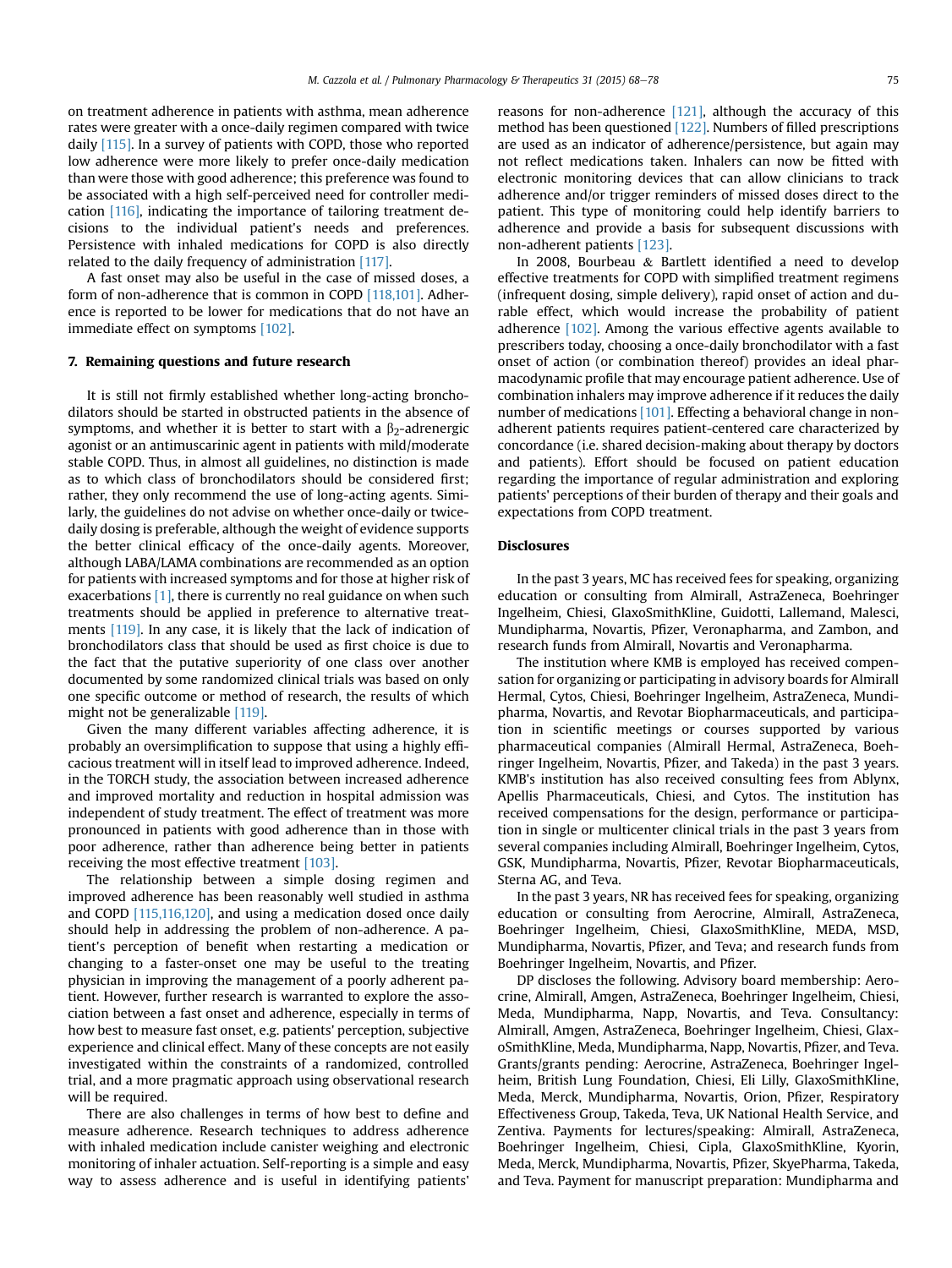<span id="page-8-0"></span>Teva. Patents (planned, pending or issued): AKL Ltd. Payment for the development of educational materials: GSK and Novartis. Stock/ stock options: shares in AKL Ltd, which produces phytopharmaceuticals and owns 80% of Research in Real Life Ltd and its subsidiary social enterprise Optimum Patient Care. Payment for travel/ accommodations/meeting expenses: Aerocrine, Boehringer Ingelheim, Mundipharma, Napp, Novartis, and Teva. Funding for patient enrollment or completion of research: Almirall, Chiesi, Teva, and Zentiva. Peer reviewer for grant committees: Efficacy and Mechanism Evaluation program (2012), HTA (2014), and Medical Research Council (2014). Unrestricted funding for investigator-initiated studies: Aerocrine, AKL Ltd, Almirall, Boehringer Ingelheim, Chiesi, Meda, Mundipharma, Napp, Novartis, Orion, Takeda, Teva, and Zentiva.

## Acknowledgments

The authors were assisted in the preparation of the manuscript by Sarah Filcek, a professional medical writer at CircleScience (Tytherington, UK), part of KnowledgePoint360, an Ashfield Company. This assistance was funded by Novartis Pharmaceuticals.

## References

- [1] Global Initiative for Chronic Obstructive Lung Disease (GOLD). Global Strategy for the Diagnosis, Management and Prevention of COPD. Updated 2014. [accessed 21.07.2014] [http://www.goldcopd.org/.](http://www.goldcopd.org/)
- [2] [Wedzicha JA, Decramer M, Seemungal TA. The role of bronchodilator treat](http://refhub.elsevier.com/S1094-5539(15)00026-7/sref1)[ment in the prevention of exacerbations of COPD. Eur Respir J 2012;40:](http://refhub.elsevier.com/S1094-5539(15)00026-7/sref1)  $1545 - 54.$  $1545 - 54.$  $1545 - 54.$  $1545 - 54.$
- [3] [Thomas M, Decramer M, O'Donnell DE. No room to breathe: the importance](http://refhub.elsevier.com/S1094-5539(15)00026-7/sref2) of lung hyperinfl[ation in COPD. Prim Care Respir J 2013;22:101](http://refhub.elsevier.com/S1094-5539(15)00026-7/sref2)-[11](http://refhub.elsevier.com/S1094-5539(15)00026-7/sref2).
- [4] [Celli BR, Thomas NE, Anderson JA, Ferguson GT, Jenkins CR, Jones PW, et al.](http://refhub.elsevier.com/S1094-5539(15)00026-7/sref3) [Effect of pharmacotherapy on rate of decline of lung function in chronic](http://refhub.elsevier.com/S1094-5539(15)00026-7/sref3) [obstructive pulmonary disease: results from the TORCH study. Am J Respir](http://refhub.elsevier.com/S1094-5539(15)00026-7/sref3) [Crit Care Med 2008;178:332](http://refhub.elsevier.com/S1094-5539(15)00026-7/sref3)-[8](http://refhub.elsevier.com/S1094-5539(15)00026-7/sref3).
- [5] [Troosters T, Celli B, Lystig T, Kesten S, Mehra S, Tashkin DP, et al. Tiotropium](http://refhub.elsevier.com/S1094-5539(15)00026-7/sref4) as a fi[rst maintenance drug in COPD: secondary analysis of the UPLIFT trial.](http://refhub.elsevier.com/S1094-5539(15)00026-7/sref4) Eur Respir I 2010:36:65-[73.](http://refhub.elsevier.com/S1094-5539(15)00026-7/sref4)
- [6] [Matera MG, Page CP, Cazzola M. Novel bronchodilators for the treatment of](http://refhub.elsevier.com/S1094-5539(15)00026-7/sref5) [chronic obstructive pulmonary disease. Trends Pharmacol Sci 2011;32:](http://refhub.elsevier.com/S1094-5539(15)00026-7/sref5) [495](http://refhub.elsevier.com/S1094-5539(15)00026-7/sref5)-[506](http://refhub.elsevier.com/S1094-5539(15)00026-7/sref5)
- [7] [Dahl R, Greefhorst LA, Nowak D, Nonikov V, Byrne AM, Thomson MH, et al.](http://refhub.elsevier.com/S1094-5539(15)00026-7/sref6) [Inhaled formoterol dry powder versus ipratropium bromide in chronic](http://refhub.elsevier.com/S1094-5539(15)00026-7/sref6) obstructive pulmonary disease. Am I Respir Crit Care Med  $2001:164:778-84$  $2001:164:778-84$ .
- [8] [Donohue JF, van Noord JA, Bateman ED, Langley SJ, Lee A, Witek Jr TJ, et al.](http://refhub.elsevier.com/S1094-5539(15)00026-7/sref7) [A 6-month, placebo-controlled study comparing lung function and health](http://refhub.elsevier.com/S1094-5539(15)00026-7/sref7) [status changes in COPD patients treated with tiotropium or salmeterol. Chest](http://refhub.elsevier.com/S1094-5539(15)00026-7/sref7) 2002:122:47-55
- [9] [Kornmann O, Dahl R, Centanni S, Dogra A, Owen R, Lassen C, et al. Once-daily](http://refhub.elsevier.com/S1094-5539(15)00026-7/sref8) [indacaterol versus twice-daily salmeterol for COPD: a placebo-controlled](http://refhub.elsevier.com/S1094-5539(15)00026-7/sref8) [comparison. Eur Respir J 2011;37:273](http://refhub.elsevier.com/S1094-5539(15)00026-7/sref8)-[9](http://refhub.elsevier.com/S1094-5539(15)00026-7/sref8).
- [10] [Bateman ED, Ferguson GT, Barnes N, Gallagher N, Green Y, Henley M, et al.](http://refhub.elsevier.com/S1094-5539(15)00026-7/sref9) [Dual bronchodilation with QVA149 versus single bronchodilator therapy:](http://refhub.elsevier.com/S1094-5539(15)00026-7/sref9) [the SHINE study. Eur Respir J 2013;42:1484](http://refhub.elsevier.com/S1094-5539(15)00026-7/sref9)-[94](http://refhub.elsevier.com/S1094-5539(15)00026-7/sref9).
- [11] [Donohue JF, Singh D, Kornmann O, Lawrence D, Lassen C, Kramer B. Safety of](http://refhub.elsevier.com/S1094-5539(15)00026-7/sref10) [indacaterol in the treatment of patients with COPD. Int J Chron Obstruct](http://refhub.elsevier.com/S1094-5539(15)00026-7/sref10) Pulmon Dis 2011:6:477-[92](http://refhub.elsevier.com/S1094-5539(15)00026-7/sref10).
- [12] [Cazzola M, Page CP, Calzetta L, Matera MG. Pharmacology and therapeutics](http://refhub.elsevier.com/S1094-5539(15)00026-7/sref11) of bronchodilators. Pharmacol Rev  $2012:64:450-504$  $2012:64:450-504$
- [13] [Cazzola M, Page CP, Rogliani P, Matera MG.](http://refhub.elsevier.com/S1094-5539(15)00026-7/sref12)  $\beta_2$ -agonist therapy in lung disease. Am I Respir Crit Care Med  $2013:187:690-6$  $2013:187:690-6$  $2013:187:690-6$ .
- [14] [Hanania NA, Dickey BF, Bond RA. Clinical implications of the intrinsic ef](http://refhub.elsevier.com/S1094-5539(15)00026-7/sref13)ficacy [of beta-adrenoceptor drugs in asthma: full, partial and inverse agonism. Curr](http://refhub.elsevier.com/S1094-5539(15)00026-7/sref13) [Opin Pulm Med 2010;16:1](http://refhub.elsevier.com/S1094-5539(15)00026-7/sref13)-[5.](http://refhub.elsevier.com/S1094-5539(15)00026-7/sref13)
- [15] Lötvall J. Pharmacological similarities and differences between beta2- $\frac{1}{2}$  [agonists. Respir Med 2001;95\(Suppl. B\):S7](http://refhub.elsevier.com/S1094-5539(15)00026-7/sref14)-[11.](http://refhub.elsevier.com/S1094-5539(15)00026-7/sref14)
- [16] [Battram C, Charlton SJ, Cuenoud B, Dowling MR, Fairhurst RA, Farr D, et al.](http://refhub.elsevier.com/S1094-5539(15)00026-7/sref15) [In vitro and in vivo pharmacological characterization of 5-\[\(R\)-2-\(5,6](http://refhub.elsevier.com/S1094-5539(15)00026-7/sref15) [diethyl-indan-2-ylamino\)-1-hydroxy-ethyl\]-8-hydroxy-1H-quinolin-2-one](http://refhub.elsevier.com/S1094-5539(15)00026-7/sref15) [\(indacaterol\), a novel inhaled beta\(2\) adrenoceptor agonist with a 24-h](http://refhub.elsevier.com/S1094-5539(15)00026-7/sref15) [duration of action. J Pharmacol Exp Ther 2006;317:762](http://refhub.elsevier.com/S1094-5539(15)00026-7/sref15)-[70](http://refhub.elsevier.com/S1094-5539(15)00026-7/sref15).
- [17] [Rosethorne EM, Turner RJ, Fairhurst RA, Charlton SJ. Ef](http://refhub.elsevier.com/S1094-5539(15)00026-7/sref16)ficacy is a contributing factor to the clinical onset of bronchodilation of inhaled beta(2) [adrenoceptor agonists. Naunyn Schmiedeb Arch Pharmacol 2010;382:](http://refhub.elsevier.com/S1094-5539(15)00026-7/sref16)  $255 - 63$  $255 - 63$ .
- [18] [Slack RJ, Barrett VJ, Morrison VS, Sturton RG, Emmons AJ, Ford AJ, et al.](http://refhub.elsevier.com/S1094-5539(15)00026-7/sref17) [In vitro pharmacological characterization of vilanterol, a novel long-acting](http://refhub.elsevier.com/S1094-5539(15)00026-7/sref17)  $\beta$  $\beta$  $\beta$ <sub>2</sub>-adrenoceptor agonist with 24-hour duration of action. I Pharmacol Exp [Ther 2013;344:218](http://refhub.elsevier.com/S1094-5539(15)00026-7/sref17)-[30.](http://refhub.elsevier.com/S1094-5539(15)00026-7/sref17)
- [19] [Bouyssou T, Casarosa P, Naline E, Pestel S, Konetzki I, Devillier P, et al.](http://refhub.elsevier.com/S1094-5539(15)00026-7/sref18) [Pharmacological characterization of olodaterol, a novel inhaled beta2](http://refhub.elsevier.com/S1094-5539(15)00026-7/sref18) [adrenoceptor agonist exerting a 24-hour-long duration of action in pre-](http://refhub.elsevier.com/S1094-5539(15)00026-7/sref18)clinical models. J Pharmacol Exp Ther 2010:334:53-[62](http://refhub.elsevier.com/S1094-5539(15)00026-7/sref18).
- [20] [van der Woude HJ, Winter TH, Aalbers R. Decreased bronchodilating effect of](http://refhub.elsevier.com/S1094-5539(15)00026-7/sref19) [salbutamol in relieving methacholine induced moderate to severe bron](http://refhub.elsevier.com/S1094-5539(15)00026-7/sref19)[choconstriction during high dose treatment with long acting beta2 agonists.](http://refhub.elsevier.com/S1094-5539(15)00026-7/sref19) Thorax  $2001;56:529-35$  $2001;56:529-35$ .
- [21] [Johnson M. Molecular mechanisms of beta\(2\)-adrenergic receptor function,](http://refhub.elsevier.com/S1094-5539(15)00026-7/sref20) [response, and regulation. J Allergy Clin Immunol 2006;117:18](http://refhub.elsevier.com/S1094-5539(15)00026-7/sref20)-[24.](http://refhub.elsevier.com/S1094-5539(15)00026-7/sref20)
- [22] [Chong LK, Peachell PT. Beta-adrenoceptor reserve in human lung: a com](http://refhub.elsevier.com/S1094-5539(15)00026-7/sref21)[parison between airway smooth muscle and mast cells. Eur J Pharmacol](http://refhub.elsevier.com/S1094-5539(15)00026-7/sref21)  $1999.378.115 - 22.$  $1999.378.115 - 22.$
- [23] [Broadley KJ. Review of mechanisms involved in the apparent differential](http://refhub.elsevier.com/S1094-5539(15)00026-7/sref22) [desensitization of beta1- and beta2-adrenoceptor-mediated functional re](http://refhub.elsevier.com/S1094-5539(15)00026-7/sref22)sponses. J Auton Pharmacol  $1999:19:335-45$ .
- [24] [Anderson GP. Current issues with beta2-adrenoceptor agonists: pharma](http://refhub.elsevier.com/S1094-5539(15)00026-7/sref23)[cology and molecular and cellular mechanisms. Clin Rev Allergy Immunol](http://refhub.elsevier.com/S1094-5539(15)00026-7/sref23) 2006:31:119-[30.](http://refhub.elsevier.com/S1094-5539(15)00026-7/sref23)
- [25] [Green SA, Spasoff AP, Coleman RA, Johnson M, Liggett SB. Sustained activa](http://refhub.elsevier.com/S1094-5539(15)00026-7/sref24)[tion of a G protein-coupled receptor via](http://refhub.elsevier.com/S1094-5539(15)00026-7/sref24) "anchored" agonist binding. Mo[lecular localization of the salmeterol exosite within the beta2-adrenergic](http://refhub.elsevier.com/S1094-5539(15)00026-7/sref24) [receptor. J Biol Chem 1996;271:24029](http://refhub.elsevier.com/S1094-5539(15)00026-7/sref24)-[35](http://refhub.elsevier.com/S1094-5539(15)00026-7/sref24).
- [26] [Anderson GP. Formoterol: pharmacology, molecular basis of agonism, and](http://refhub.elsevier.com/S1094-5539(15)00026-7/sref25) [mechanism of long duration of a highly potent and selective beta 2](http://refhub.elsevier.com/S1094-5539(15)00026-7/sref25) [adrenoceptor agonist bronchodilator. Life Sci 1993;52:2145](http://refhub.elsevier.com/S1094-5539(15)00026-7/sref25)-[60](http://refhub.elsevier.com/S1094-5539(15)00026-7/sref25).
- [27] [Sykes DA, Charlton SJ. Slow receptor dissociation is not a key factor in the](http://refhub.elsevier.com/S1094-5539(15)00026-7/sref26) [duration of action of inhaled long-acting](http://refhub.elsevier.com/S1094-5539(15)00026-7/sref26) b2-adrenoceptor agonists. Br J Pharmacol 2012:165:2672-[83.](http://refhub.elsevier.com/S1094-5539(15)00026-7/sref26)
- [28] [Lombardi D, Cuenoud B, Kr](http://refhub.elsevier.com/S1094-5539(15)00026-7/sref27)ä[mer SD. Lipid membrane interactions of inda](http://refhub.elsevier.com/S1094-5539(15)00026-7/sref27)caterol and salmeterol: do they infl[uence their pharmacological properties?](http://refhub.elsevier.com/S1094-5539(15)00026-7/sref27) [Eur J Pharm Sci 2009;38:533](http://refhub.elsevier.com/S1094-5539(15)00026-7/sref27)-[47](http://refhub.elsevier.com/S1094-5539(15)00026-7/sref27).
- [29] [Casarosa P, Kollak I, Kiechle T, Ostermann A, Schnapp A, Kiesling R, et al.](http://refhub.elsevier.com/S1094-5539(15)00026-7/sref28) [Functional and biochemical rationales for the 24-hour-long duration of ac](http://refhub.elsevier.com/S1094-5539(15)00026-7/sref28)[tion of olodaterol. J Pharmacol Exp Ther 2011;337:600](http://refhub.elsevier.com/S1094-5539(15)00026-7/sref28)-[9.](http://refhub.elsevier.com/S1094-5539(15)00026-7/sref28)
- [30] [Cazzola M, Page C, Matera MG. Long-acting muscarinic receptor antagonists](http://refhub.elsevier.com/S1094-5539(15)00026-7/sref29) [for the treatment of respiratory disease. Pulm Pharmacol Ther 2013;26:](http://refhub.elsevier.com/S1094-5539(15)00026-7/sref29)  $307 - 17$  $307 - 17$
- [31] Cazzola M, Molimard M. The scientifi[c rationale for combining long-acting](http://refhub.elsevier.com/S1094-5539(15)00026-7/sref30) [beta2-agonists and muscarinic antagonists in COPD. Pulm Pharmacol Ther](http://refhub.elsevier.com/S1094-5539(15)00026-7/sref30)  $2010:23:257-67.$  $2010:23:257-67.$
- [32] [Hirshman CA, Lande B, Croxton TL. Role of M2 muscarinic receptors in](http://refhub.elsevier.com/S1094-5539(15)00026-7/sref31) [airway smooth muscle contraction. Life Sci 1999;64:443](http://refhub.elsevier.com/S1094-5539(15)00026-7/sref31)-[8.](http://refhub.elsevier.com/S1094-5539(15)00026-7/sref31)
- [33 [Belmonte KE. Cholinergic pathways in the lungs and anticholinergic therapy](http://refhub.elsevier.com/S1094-5539(15)00026-7/sref32) [for chronic obstructive pulmonary disease. Proc Am Thorac Soc 2005;2:](http://refhub.elsevier.com/S1094-5539(15)00026-7/sref32)  $297 - 304$  $297 - 304$  $297 - 304$
- [34] [Meurs H, Dekkers BG, Maarsingh H, Halayko AJ, Zaagsma J, Gosens R.](http://refhub.elsevier.com/S1094-5539(15)00026-7/sref33) [Muscarinic receptors on airway mesenchymal cells: novel](http://refhub.elsevier.com/S1094-5539(15)00026-7/sref33) findings for an [ancient target. Pulm Pharmacol Ther 2013;26:145](http://refhub.elsevier.com/S1094-5539(15)00026-7/sref33)-[55](http://refhub.elsevier.com/S1094-5539(15)00026-7/sref33).
- [35] [Sykes DA, Dowling MR, Leighton-Davies J, Kent TC, Fawcett L, Renard E, et al.](http://refhub.elsevier.com/S1094-5539(15)00026-7/sref34) The infl[uence of receptor kinetics on the onset and duration of action and the](http://refhub.elsevier.com/S1094-5539(15)00026-7/sref34) [therapeutic index of NVA237 and tiotropium. J Pharmacol Exp Ther](http://refhub.elsevier.com/S1094-5539(15)00026-7/sref34) [2012;343:520](http://refhub.elsevier.com/S1094-5539(15)00026-7/sref34)-[8.](http://refhub.elsevier.com/S1094-5539(15)00026-7/sref34)
- [36] [Vauquelin G, Charlton SJ. Long-lasting target binding and rebinding as](http://refhub.elsevier.com/S1094-5539(15)00026-7/sref35) [mechanisms to prolong in vivo drug action. Br J Pharmacol 2010;161:](http://refhub.elsevier.com/S1094-5539(15)00026-7/sref35) [488](http://refhub.elsevier.com/S1094-5539(15)00026-7/sref35)-[508](http://refhub.elsevier.com/S1094-5539(15)00026-7/sref35).
- [37] [Casarosa P, Bouyssou T, Germeyer S, Schnapp A, Gantner F, Pieper M. Pre](http://refhub.elsevier.com/S1094-5539(15)00026-7/sref36)[clinical evaluation of long-acting muscarinic antagonists: comparison of](http://refhub.elsevier.com/S1094-5539(15)00026-7/sref36) [tiotropium and investigational drugs. J Pharmacol Exp Ther 2009;330:](http://refhub.elsevier.com/S1094-5539(15)00026-7/sref36)  $660 - 8.$  $660 - 8.$  $660 - 8.$
- [38] [Salmon M, Luttmann MA, Foley JJ, Buckley PT, Schmidt DB, Burman M, et al.](http://refhub.elsevier.com/S1094-5539(15)00026-7/sref37) [Pharmacological characterization of GSK573719 \(umeclidinium\): a novel,](http://refhub.elsevier.com/S1094-5539(15)00026-7/sref37) [long-acting, inhaled antagonist of the muscarinic cholinergic receptors for](http://refhub.elsevier.com/S1094-5539(15)00026-7/sref37) [treatment of pulmonary diseases. J Pharmacol Exp Ther 2013;345:260](http://refhub.elsevier.com/S1094-5539(15)00026-7/sref37)-[70](http://refhub.elsevier.com/S1094-5539(15)00026-7/sref37).
- [39] [Cazzola M, Calzetta L, Segreti A, Facciolo F, Rogliani P, Matera MG. Trans](http://refhub.elsevier.com/S1094-5539(15)00026-7/sref38)[lational study searching for synergy between glycopyrronium and indaca](http://refhub.elsevier.com/S1094-5539(15)00026-7/sref38)[terol. COPD 2014 Sep 15 \[Epub ahead of print\].](http://refhub.elsevier.com/S1094-5539(15)00026-7/sref38)
- [40] Cazzola M, Calzetta L, Page CP, Rogliani P, Facciolo F, Gavaldà A, et al. Pharmacological characterization of the interaction between aclidinium bromide and formoterol fumarate on human isolated bronchi. Eur J Phar-<br>macol 2014 Dec 15;745:135–43. http://dx.doi.org/10.1016/ macol 2014 Dec 15;745:135-43. [http://dx.doi.org/10.1016/](http://dx.doi.org/10.1016/j.ejphar.2014.10.025) [j.ejphar.2014.10.025](http://dx.doi.org/10.1016/j.ejphar.2014.10.025). Epub 2014 Oct 22. PubMed PMID: 25446566.
- [41] [Kume H, Imbe S, Iwanaga T, Nishiyama O, Sano H, Tohda Y. Involvement of](http://refhub.elsevier.com/S1094-5539(15)00026-7/sref40) [the BK channels/G proteins processes in the synergistic effects between](http://refhub.elsevier.com/S1094-5539(15)00026-7/sref40) [anticholinergic agents and beta2-adrenoceptor agonists in airway smooth](http://refhub.elsevier.com/S1094-5539(15)00026-7/sref40) [muscle. Eur Respir J 2013;42\(Suppl. 57\):3032 \[Abstract\].](http://refhub.elsevier.com/S1094-5539(15)00026-7/sref40)
- [42] [Cazzola M, Calzetta L, Page CP, Matera MG. Use of indacaterol for the](http://refhub.elsevier.com/S1094-5539(15)00026-7/sref41) [treatment of COPD: a pharmacokinetic evaluation. Expert Opin Drug Metab](http://refhub.elsevier.com/S1094-5539(15)00026-7/sref41) [Toxicol 2014;10:129](http://refhub.elsevier.com/S1094-5539(15)00026-7/sref41)-[37.](http://refhub.elsevier.com/S1094-5539(15)00026-7/sref41)
- [43] [Sechaud R, Renard D, Zhang-Auberson L, Motte Sde L, Drollmann A, Kaiser G.](http://refhub.elsevier.com/S1094-5539(15)00026-7/sref42) [Pharmacokinetics of multiple inhaled NVA237 doses in patients with chronic](http://refhub.elsevier.com/S1094-5539(15)00026-7/sref42)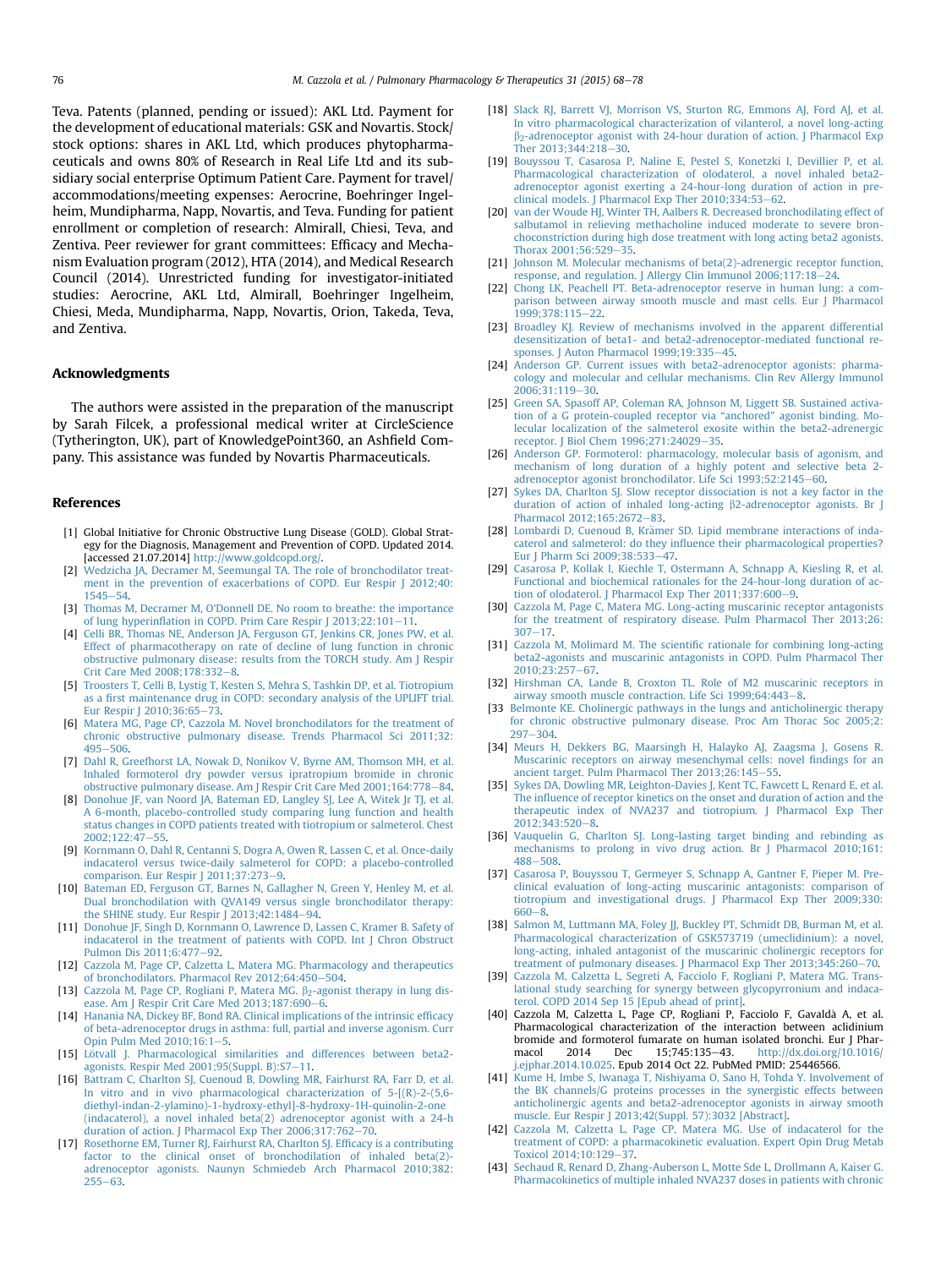<span id="page-9-0"></span>[obstructive pulmonary disease \(COPD\). Int J Clin Pharmacol Ther 2012;50:](http://refhub.elsevier.com/S1094-5539(15)00026-7/sref42)  $118 - 28$  $118 - 28$  $118 - 28$ 

- [44] [Verkindre C, Fukuchi Y, Flemale A, Takeda A, Overend T, Prasad N, et al.](http://refhub.elsevier.com/S1094-5539(15)00026-7/sref43) Sustained 24-h effi[cacy of NVA237, a once-daily long-acting muscarinic](http://refhub.elsevier.com/S1094-5539(15)00026-7/sref43) antagonist, in COPD patients. Respir Med  $2010;104;1482-9$  $2010;104;1482-9$ .
- [45] Vogelmeier C, Verkindre C, Cheung D, Galdiz [B, Güçlü SZ, Spangenthal S, [et al. Safety and tolerability of NVA237, a once-daily long-acting muscarinic](http://refhub.elsevier.com/S1094-5539(15)00026-7/sref44) antagonist, in COPD patients. Pulm Pharmacol Ther  $2010, 23:438-44$ .
- [46] Donohue JF, Anzueto A, Brooks J, Mehta R, Kalberg C, Crater G, A randomized, double-blind dose-ranging study of the novel LAMA GSK573719 in patients with COPD. Respir Med 2012 Jul;106(7):970-9. [http://dx.doi.org/10.1016/](http://dx.doi.org/10.1016/j.rmed.2012.03.012) [j.rmed.2012.03.012.](http://dx.doi.org/10.1016/j.rmed.2012.03.012) Epub 2012 Apr 10. PubMed PMID: 22498110.
- [47] [Maesen FP, Smeets JJ, Sledsens TJ, Wald FD, Cornelissen PJ. Tiotropium](http://refhub.elsevier.com/S1094-5539(15)00026-7/sref46) [bromide, a new long-acting antimuscarinic bronchodilator: a pharmacody](http://refhub.elsevier.com/S1094-5539(15)00026-7/sref46)[namic study in patients with chronic obstructive pulmonary disease \(COPD\).](http://refhub.elsevier.com/S1094-5539(15)00026-7/sref46) [Dutch Study Group. Eur Respir J 1995 Sep;8\(9\):1506](http://refhub.elsevier.com/S1094-5539(15)00026-7/sref46)-[13. PubMed PMID:](http://refhub.elsevier.com/S1094-5539(15)00026-7/sref46) [8575576.](http://refhub.elsevier.com/S1094-5539(15)00026-7/sref46)
- [48] EMA/CHMP/169578/2012 European Medicines Agency. Committee for medicinal products for human use (CHMP). CHMP assessment report. Eklira Genuair (aclidinium bromide), vol. 24; May 2012. At:, [http://www.ema.](http://www.ema.europa.eu/docs/en_GB/document_library/EPAR_-_Public_assessment_report/human/002211/WC500132663.pdf) [europa.eu/docs/en\\_GB/document\\_library/EPAR\\_-\\_Public\\_assessment\\_](http://www.ema.europa.eu/docs/en_GB/document_library/EPAR_-_Public_assessment_report/human/002211/WC500132663.pdf) [report/human/002211/WC500132663.pdf](http://www.ema.europa.eu/docs/en_GB/document_library/EPAR_-_Public_assessment_report/human/002211/WC500132663.pdf) [accessed 05.01.2015].
- [49] Singh D, Jones PW, Bateman ED, Korn S, Serra C, Molins E, et al. Efficacy and safety of aclidinium bromide/formoterol fumarate fixed-dose combinations compared with individual components and placebo in patients with COPD (ACLIFORM-COPD): a multicentre, randomised study. BMC Pulm Med 2014 Nov 18;14:178. <http://dx.doi.org/10.1186/1471-2466-14-178>. PubMed PMID: 25404569; PubMed Central PMCID: PMC4273456.
- [50] [Donohue JF. Minimal clinically important differences in COPD lung function.](http://refhub.elsevier.com/S1094-5539(15)00026-7/sref49) COPD 2005:2:111-[24](http://refhub.elsevier.com/S1094-5539(15)00026-7/sref49).
- [51] [Borrill ZL, Houghton CM, Tal-Singer R, Vessey SR, Faiferman I, Langley SJ,](http://refhub.elsevier.com/S1094-5539(15)00026-7/sref50) [et al. The use of plethysmography and oscillometry to compare long-acting](http://refhub.elsevier.com/S1094-5539(15)00026-7/sref50) [bronchodilators in patients with COPD. Br J Clin Pharmacol 2008;65:244](http://refhub.elsevier.com/S1094-5539(15)00026-7/sref50)-[52](http://refhub.elsevier.com/S1094-5539(15)00026-7/sref50).
- [52] [O'Donnell DE, Forkert L, Webb KA. Evaluation of bronchodilator responses in](http://refhub.elsevier.com/S1094-5539(15)00026-7/sref51) patients with "irreversible" [emphysema. Eur Respir J 2001;18:914](http://refhub.elsevier.com/S1094-5539(15)00026-7/sref51)-[20](http://refhub.elsevier.com/S1094-5539(15)00026-7/sref51).
- [53] [Santus P, Radovanovic D, Henchi S, Di Marco F, Centanni S, D'Angelo E, et al.](http://refhub.elsevier.com/S1094-5539(15)00026-7/sref52) [Assessment of acute bronchodilator effects from speci](http://refhub.elsevier.com/S1094-5539(15)00026-7/sref52)fic airway resistance [changes in stable COPD patients. Respir Physiol Neurobiol 2014;197:36](http://refhub.elsevier.com/S1094-5539(15)00026-7/sref52)-[45](http://refhub.elsevier.com/S1094-5539(15)00026-7/sref52).
- [54] [Boni E, Corda L, Franchini D, Chiroli P, Damiani GP, Pini L, et al. Volume effect](http://refhub.elsevier.com/S1094-5539(15)00026-7/sref53) [and exertional dyspnoea after bronchodilator in patients with COPD with](http://refhub.elsevier.com/S1094-5539(15)00026-7/sref53) and without expiratory fl[ow limitation at rest. Thorax 2002;57:528](http://refhub.elsevier.com/S1094-5539(15)00026-7/sref53)-[32](http://refhub.elsevier.com/S1094-5539(15)00026-7/sref53).
- [55] [Diba C, King GG, Berend N, Salome CM. Improved respiratory system](http://refhub.elsevier.com/S1094-5539(15)00026-7/sref54) [conductance following bronchodilator predicts reduced exertional dyspnoea.](http://refhub.elsevier.com/S1094-5539(15)00026-7/sref54) [Respir Med 2011;105:1345](http://refhub.elsevier.com/S1094-5539(15)00026-7/sref54)-[51](http://refhub.elsevier.com/S1094-5539(15)00026-7/sref54).
- [56] [Balint B, Watz H, Amos C, Owen R, Higgins M, Kramer B, et al. Onset of action](http://refhub.elsevier.com/S1094-5539(15)00026-7/sref55) [of indacaterol in patients with COPD: comparison with salbutamol and sal](http://refhub.elsevier.com/S1094-5539(15)00026-7/sref55)meterol-fl[uticasone. Int J Chron Obstruct Pulmon Dis 2010;5:311](http://refhub.elsevier.com/S1094-5539(15)00026-7/sref55)-[8](http://refhub.elsevier.com/S1094-5539(15)00026-7/sref55).
- [57] [Dahl R, Chung KF, Buhl R, Magnussen H, Nonikov V, Jack D, et al. Ef](http://refhub.elsevier.com/S1094-5539(15)00026-7/sref56)ficacy of a [new once-daily long-acting inhaled beta2-agonist indacaterol versus twice](http://refhub.elsevier.com/S1094-5539(15)00026-7/sref56)daily formoterol in COPD. Thorax  $2010;65:473-9$ .
- [58] [Beier J, Beeh KM, Tr](http://refhub.elsevier.com/S1094-5539(15)00026-7/sref57)ö[ger K, Stenglein S, Br](http://refhub.elsevier.com/S1094-5539(15)00026-7/sref57)äutigam M, Buhl R, et al. Onset of [action of formoterol in patients with moderate to severe, partially reversible](http://refhub.elsevier.com/S1094-5539(15)00026-7/sref57) airfl[ow obstruction assessed by bodyplethysmography. Pneumologie](http://refhub.elsevier.com/S1094-5539(15)00026-7/sref57) [2002;56:535](http://refhub.elsevier.com/S1094-5539(15)00026-7/sref57)-[41.](http://refhub.elsevier.com/S1094-5539(15)00026-7/sref57)
- [59] [Cazzola M, Paggiaro P, Palange P, Bjermer L, Ausin P, Carlsson LG, et al. Onset](http://refhub.elsevier.com/S1094-5539(15)00026-7/sref58) [of action of formoterol versus salmeterol via dry powder inhalers in mod](http://refhub.elsevier.com/S1094-5539(15)00026-7/sref58)[erate chronic obstructive pulmonary disease: a randomized, placebo](http://refhub.elsevier.com/S1094-5539(15)00026-7/sref58)[controlled, double-blind, crossover study. Clin Drug Investig 2012;32:](http://refhub.elsevier.com/S1094-5539(15)00026-7/sref58)  $147 - 55$  $147 - 55$  $147 - 55$ .
- [60] Donohue JF, Fogarty C, Lötvall J, Mahler DA, Worth H, Yorgancioglu A, et al. [Once-daily bronchodilators for chronic obstructive pulmonary disease:](http://refhub.elsevier.com/S1094-5539(15)00026-7/sref59) [indacaterol versus tiotropium. Am J Respir Crit Care Med 2010;182:155](http://refhub.elsevier.com/S1094-5539(15)00026-7/sref59)-[62](http://refhub.elsevier.com/S1094-5539(15)00026-7/sref59).
- [61] [Kempsford R, Norris V, Siederer S. Vilanterol trifenatate, a novel inhaled](http://refhub.elsevier.com/S1094-5539(15)00026-7/sref60) [long-acting beta2 adrenoceptor agonist, is well tolerated in healthy subjects](http://refhub.elsevier.com/S1094-5539(15)00026-7/sref60) [and demonstrates prolonged bronchodilation in subjects with asthma and](http://refhub.elsevier.com/S1094-5539(15)00026-7/sref60) [COPD. Pulm Pharmacol Ther 2013;26:256](http://refhub.elsevier.com/S1094-5539(15)00026-7/sref60)-[64.](http://refhub.elsevier.com/S1094-5539(15)00026-7/sref60)
- [62] [Hanania NA, Feldman G, Zachgo W, Shim JJ, Crim C, Sanford L, et al. The](http://refhub.elsevier.com/S1094-5539(15)00026-7/sref61) effi[cacy and safety of the novel long-acting](http://refhub.elsevier.com/S1094-5539(15)00026-7/sref61)  $\beta$ 2 agonist vilanterol in patients [with COPD: a randomized placebo-controlled trial. Chest 2012;142:119](http://refhub.elsevier.com/S1094-5539(15)00026-7/sref61)-[27](http://refhub.elsevier.com/S1094-5539(15)00026-7/sref61).
- [63] [Celli B, Crater G, Kilbride S, Mehta R, Tabberer M, Kalberg CJ, et al. Once-daily](http://refhub.elsevier.com/S1094-5539(15)00026-7/sref62) [umeclidinium/vilanterol 125/25 mcg in COPD: a randomized, controlled](http://refhub.elsevier.com/S1094-5539(15)00026-7/sref62) [study. Chest 2014 Jan 2 \[Epub ahead of print\]](http://refhub.elsevier.com/S1094-5539(15)00026-7/sref62).
- [64] Donohue JF, Maleki-Yazdi MR, Kilbride S, Mehta R, Kalberg C, Church A. Efficacy and safety of once-daily umeclidinium/vilanterol 62.5/25 mcg in COPD. Respir Med;107:1538-1546.
- [65] [Ferguson GT, Feldman GJ, Hofbauer P, Hamilton A, Allen L, Korducki L, et al.](http://refhub.elsevier.com/S1094-5539(15)00026-7/sref63) Effi[cacy](http://refhub.elsevier.com/S1094-5539(15)00026-7/sref63) [and](http://refhub.elsevier.com/S1094-5539(15)00026-7/sref63) [safety](http://refhub.elsevier.com/S1094-5539(15)00026-7/sref63) [of](http://refhub.elsevier.com/S1094-5539(15)00026-7/sref63) [olodaterol](http://refhub.elsevier.com/S1094-5539(15)00026-7/sref63) [once](http://refhub.elsevier.com/S1094-5539(15)00026-7/sref63) [daily](http://refhub.elsevier.com/S1094-5539(15)00026-7/sref63) [delivered](http://refhub.elsevier.com/S1094-5539(15)00026-7/sref63) [via](http://refhub.elsevier.com/S1094-5539(15)00026-7/sref63) [Respimat](http://refhub.elsevier.com/S1094-5539(15)00026-7/sref63)<sup>®</sup> [in pa](http://refhub.elsevier.com/S1094-5539(15)00026-7/sref63)[tients with GOLD 2-4 COPD: results from two replicate 48-week studies. Int J](http://refhub.elsevier.com/S1094-5539(15)00026-7/sref63) [Chron Obstruct Pulmon Dis 2014;9:629](http://refhub.elsevier.com/S1094-5539(15)00026-7/sref63)-[45.](http://refhub.elsevier.com/S1094-5539(15)00026-7/sref63)
- [66] Beier J, Kirsten AM, Mróz R, Segarra R, Chuecos F, Caracta C, et al. Efficacy and [safety of aclidinium bromide compared with placebo and tiotropium in](http://refhub.elsevier.com/S1094-5539(15)00026-7/sref64) [patients with moderate-to-severe chronic obstructive pulmonary disease:](http://refhub.elsevier.com/S1094-5539(15)00026-7/sref64) [results from a 6-week, randomized, controlled phase IIIb study. COPD](http://refhub.elsevier.com/S1094-5539(15)00026-7/sref64) 2013:10:511-[22.](http://refhub.elsevier.com/S1094-5539(15)00026-7/sref64)
- [67] [Kerwin E, Hebert J, Gallagher N, Martin C, Overend T, Alagappan VK, et al.](http://refhub.elsevier.com/S1094-5539(15)00026-7/sref65) Effi[cacy and safety of NVA237 versus placebo and tiotropium in patients](http://refhub.elsevier.com/S1094-5539(15)00026-7/sref65) [with COPD: the GLOW2 study. Eur Respir J 2012;40:1106](http://refhub.elsevier.com/S1094-5539(15)00026-7/sref65)-[14](http://refhub.elsevier.com/S1094-5539(15)00026-7/sref65).
- [68] [Beeh KM, Korn S, Beier J, Jadayel D, Henley M, D'Andrea P, et al. Effect of](http://refhub.elsevier.com/S1094-5539(15)00026-7/sref66) [QVA149 on lung volumes and exercise tolerance in COPD patients: the](http://refhub.elsevier.com/S1094-5539(15)00026-7/sref66) [BRIGHT study. Respir Med 2014;108:584](http://refhub.elsevier.com/S1094-5539(15)00026-7/sref66)-[92](http://refhub.elsevier.com/S1094-5539(15)00026-7/sref66).
- [69] [Cazzola M, Di Marco F, Santus P, Boveri B, Verga M, Matera MG, et al. The](http://refhub.elsevier.com/S1094-5539(15)00026-7/sref67) [pharmacodynamic effects of single inhaled doses of formoterol, tiotropium](http://refhub.elsevier.com/S1094-5539(15)00026-7/sref67) [and their combination in patients with COPD. Pulm Pharmacol Ther 2004;17:](http://refhub.elsevier.com/S1094-5539(15)00026-7/sref67)  $35 - 9$  $35 - 9$
- [70] [Casaburi R, Mahler DA, Jones PW, Wanner A, San PG, ZuWallack RL, et al.](http://refhub.elsevier.com/S1094-5539(15)00026-7/sref68) [A long-term evaluation of once-daily inhaled tiotropium in chronic](http://refhub.elsevier.com/S1094-5539(15)00026-7/sref68) obstructive pulmonary disease. Eur Respir I  $2002:19:217-24$ .
- [71] [D'Urzo A, Ferguson GT, van Noord JA, Hirata K, Martin C, Horton R, et al.](http://refhub.elsevier.com/S1094-5539(15)00026-7/sref69) Effi[cacy and safety of once-daily NVA237 in patients with moderate-to](http://refhub.elsevier.com/S1094-5539(15)00026-7/sref69)[severe COPD: the GLOW1 trial. Respir Res 2011;12:156.](http://refhub.elsevier.com/S1094-5539(15)00026-7/sref69)
- [72] [Mahler DA, Decramer M, D'Urzo A, Worth H, White T, Alagappan VK, et al.](http://refhub.elsevier.com/S1094-5539(15)00026-7/sref70) [Dual bronchodilation with QVA149 reduces patient-reported dyspnoea in](http://refhub.elsevier.com/S1094-5539(15)00026-7/sref70) COPD: the BLAZE study. Eur Respir J  $2014;43:1599-609$  $2014;43:1599-609$ .
- [73] [Donohue JF, Hanania NA, Sciarappa KA, Goodwin E, Grogan DR,](http://refhub.elsevier.com/S1094-5539(15)00026-7/sref71) [Baumgartner RA, et al. Arformoterol and salmeterol in the treatment of](http://refhub.elsevier.com/S1094-5539(15)00026-7/sref71) [chronic obstructive pulmonary disease: a one year evaluation of safety and](http://refhub.elsevier.com/S1094-5539(15)00026-7/sref71) tolerance. Ther Adv Respir Dis  $2008;2:37-48$ .
- [74] [Jones PW, Singh D, Bateman ED, Agusti A, Lamarca R, de Miquel G, et al.](http://refhub.elsevier.com/S1094-5539(15)00026-7/sref72) Effi[cacy and safety of twice-daily aclidinium bromide in COPD patients: the](http://refhub.elsevier.com/S1094-5539(15)00026-7/sref72) [ATTAIN study. Eur Respir J 2012;40:830](http://refhub.elsevier.com/S1094-5539(15)00026-7/sref72)-[6](http://refhub.elsevier.com/S1094-5539(15)00026-7/sref72).
- [75] Dransfi[eld MT, Bourbeau J, Jones PW, Hanania NA, Mahler DA, Vestbo J, et al.](http://refhub.elsevier.com/S1094-5539(15)00026-7/sref73) Once-daily inhaled fl[uticasone furoate and vilanterol versus vilanterol only](http://refhub.elsevier.com/S1094-5539(15)00026-7/sref73) [for prevention of exacerbations of COPD: two replicate double-blind, par](http://refhub.elsevier.com/S1094-5539(15)00026-7/sref73)[allel-group, randomised controlled trials. Lancet Respir Med 2013;1:210](http://refhub.elsevier.com/S1094-5539(15)00026-7/sref73)-[23.](http://refhub.elsevier.com/S1094-5539(15)00026-7/sref73) [Erratum in: Lancet Respir Med 2013;1:186.](http://refhub.elsevier.com/S1094-5539(15)00026-7/sref73)
- [76] [Decramer M, Anzueto A, Kerwin E, Kaelin T, Richard N, Crater G, et al. Ef](http://refhub.elsevier.com/S1094-5539(15)00026-7/sref74)fi[cacy and safety of umeclidinium plus vilanterol versus tiotropium, vilanterol,](http://refhub.elsevier.com/S1094-5539(15)00026-7/sref74) [or umeclidinium monotherapies over 24 weeks in patients with chronic](http://refhub.elsevier.com/S1094-5539(15)00026-7/sref74) [obstructive pulmonary disease: results from two multicentre, blinded,](http://refhub.elsevier.com/S1094-5539(15)00026-7/sref74) [randomised controlled trials. Lancet Respir Med 2014;2:472](http://refhub.elsevier.com/S1094-5539(15)00026-7/sref74)-[86.](http://refhub.elsevier.com/S1094-5539(15)00026-7/sref74)
- [77] [Koch A, Pizzichini E, Hamilton A, Hart L, Korducki L, De Salvo MC, et al. Lung](http://refhub.elsevier.com/S1094-5539(15)00026-7/sref75) function efficacy and symptomatic benefi[t of olodaterol once daily delivered](http://refhub.elsevier.com/S1094-5539(15)00026-7/sref75) [via](http://refhub.elsevier.com/S1094-5539(15)00026-7/sref75) [Respimat](http://refhub.elsevier.com/S1094-5539(15)00026-7/sref75)® [versus placebo and formoterol twice daily in patients with](http://refhub.elsevier.com/S1094-5539(15)00026-7/sref75) [GOLD 2-4 COPD: results from two replicate 48-week studies. Int J Chron](http://refhub.elsevier.com/S1094-5539(15)00026-7/sref75) [Obstruct Pulmon Dis 2014;9:697](http://refhub.elsevier.com/S1094-5539(15)00026-7/sref75)-[714](http://refhub.elsevier.com/S1094-5539(15)00026-7/sref75).
- [78] [Dahl R, Chapman KR, Rudolf M, Mehta R, Kho P, Alagappan VK, et al. Safety](http://refhub.elsevier.com/S1094-5539(15)00026-7/sref76) and effi[cacy of dual bronchodilation with QVA149 in COPD patients: the](http://refhub.elsevier.com/S1094-5539(15)00026-7/sref76) [ENLIGHTEN study. Respir Med 2013;107:1558](http://refhub.elsevier.com/S1094-5539(15)00026-7/sref76)-[67](http://refhub.elsevier.com/S1094-5539(15)00026-7/sref76).
- [79] [O'Connor BJ, Aikman SL, Barnes PJ. Tolerance to the nonbronchodilator ef](http://refhub.elsevier.com/S1094-5539(15)00026-7/sref77)[fects of inhaled beta 2-agonists in asthma. N Engl J Med 1992;327:1204](http://refhub.elsevier.com/S1094-5539(15)00026-7/sref77)-[8.](http://refhub.elsevier.com/S1094-5539(15)00026-7/sref77)
- [80] Cazzola M, Matera MG. Tremor and  $\beta$ [\(2\)-adrenergic agents: is it a real clinical](http://refhub.elsevier.com/S1094-5539(15)00026-7/sref78) [problem? Pulm Pharmacol Ther 2012;25:4](http://refhub.elsevier.com/S1094-5539(15)00026-7/sref78)-[10.](http://refhub.elsevier.com/S1094-5539(15)00026-7/sref78)
- [81] [Di Marco F, Milic-Emili J, Boveri B, Carlucci P, Santus P, Casanova F, et al.](http://refhub.elsevier.com/S1094-5539(15)00026-7/sref79) [Effect of inhaled bronchodilators on inspiratory capacity and dyspnoea at](http://refhub.elsevier.com/S1094-5539(15)00026-7/sref79) [rest in COPD. Eur Respir J 2003;21:86](http://refhub.elsevier.com/S1094-5539(15)00026-7/sref79)-[94](http://refhub.elsevier.com/S1094-5539(15)00026-7/sref79).
- [82] [Kessler R, Partridge MR, Miravitlles M, Cazzola M, Vogelmeier C, Leynaud D,](http://refhub.elsevier.com/S1094-5539(15)00026-7/sref80) [et al. Symptom variability in patients with severe COPD: a pan-European](http://refhub.elsevier.com/S1094-5539(15)00026-7/sref80) [cross-sectional study. Eur Respir J 2011;37:264](http://refhub.elsevier.com/S1094-5539(15)00026-7/sref80)-[72](http://refhub.elsevier.com/S1094-5539(15)00026-7/sref80).
- [83] [Roche N, Chavannes NH, Miravitlles M. COPD symptoms in the morning:](http://refhub.elsevier.com/S1094-5539(15)00026-7/sref81) [impact, evaluation and management. Respir Res 2013;14:112.](http://refhub.elsevier.com/S1094-5539(15)00026-7/sref81)
- [84] [Partridge MR, Schuermann W, Beckman O, Persson T, Polanowski T. Effect on](http://refhub.elsevier.com/S1094-5539(15)00026-7/sref82) [lung function and morning activities of budesonide/formoterol versus sal](http://refhub.elsevier.com/S1094-5539(15)00026-7/sref82)meterol/fl[uticasone in patients with COPD. Ther Adv Respir Dis 2009;3:](http://refhub.elsevier.com/S1094-5539(15)00026-7/sref82)  $1 - 11.$  $1 - 11.$  $1 - 11.$
- [85] [Welte T, Miravitlles M, Hernandez P, Eriksson G, Peterson S, Polanowski T,](http://refhub.elsevier.com/S1094-5539(15)00026-7/sref83) et al. Effi[cacy and tolerability of budesonide/formoterol added to tiotropium](http://refhub.elsevier.com/S1094-5539(15)00026-7/sref83) [in patients with chronic obstructive pulmonary disease. Am J Respir Crit Care](http://refhub.elsevier.com/S1094-5539(15)00026-7/sref83) [Med 2009;180:741](http://refhub.elsevier.com/S1094-5539(15)00026-7/sref83)-[50](http://refhub.elsevier.com/S1094-5539(15)00026-7/sref83).
- [86] Roche N, Small M, Broomfi[eld S, Higgins V, Pollard R. Real world COPD: as](http://refhub.elsevier.com/S1094-5539(15)00026-7/sref84)[sociation of morning symptoms with clinical and patient reported outcomes.](http://refhub.elsevier.com/S1094-5539(15)00026-7/sref84) COPD 2013:10:679-[86.](http://refhub.elsevier.com/S1094-5539(15)00026-7/sref84)
- [87] [Spruit MA, Singh SJ, Garvey C, ZuWallack R, Nici L, Rochester C, et al. An](http://refhub.elsevier.com/S1094-5539(15)00026-7/sref85) offi[cial American Thoracic Society/European Respiratory Society statement:](http://refhub.elsevier.com/S1094-5539(15)00026-7/sref85) [key concepts and advances in pulmonary rehabilitation. Am J Respir Crit Care](http://refhub.elsevier.com/S1094-5539(15)00026-7/sref85) [Med 2013;188:e13](http://refhub.elsevier.com/S1094-5539(15)00026-7/sref85)-[64.](http://refhub.elsevier.com/S1094-5539(15)00026-7/sref85)
- [88] [Maltais F, Hamilton A, Marciniuk D, Hernandez P, Sciurba FC, Richter K,](http://refhub.elsevier.com/S1094-5539(15)00026-7/sref86) [et al. Improvements in symptom-limited exercise performance over 8 h](http://refhub.elsevier.com/S1094-5539(15)00026-7/sref86) [with once-daily tiotropium in patients with COPD. Chest 2005;128:](http://refhub.elsevier.com/S1094-5539(15)00026-7/sref86) [1168](http://refhub.elsevier.com/S1094-5539(15)00026-7/sref86)-[78](http://refhub.elsevier.com/S1094-5539(15)00026-7/sref86).
- [89] [Beeh KM, Singh D, Di Scala L, Drollmann A. Once-daily NVA237 improves](http://refhub.elsevier.com/S1094-5539(15)00026-7/sref87) exercise tolerance from the fi[rst dose in patients with COPD: the GLOW3](http://refhub.elsevier.com/S1094-5539(15)00026-7/sref87) [trial. Int J Chron Obstruct Pulmon Dis 2012;7:503](http://refhub.elsevier.com/S1094-5539(15)00026-7/sref87)-[13.](http://refhub.elsevier.com/S1094-5539(15)00026-7/sref87)
- [90] [O'Donnell DE, Casaburi R, Vincken W, Puente-Maestu L, Swales J,](http://refhub.elsevier.com/S1094-5539(15)00026-7/sref88) [Lawrence D, et al. Effect of indacaterol on exercise endurance and lung hy](http://refhub.elsevier.com/S1094-5539(15)00026-7/sref88)perinfl[ation in COPD. Respir Med 2011;105:1030](http://refhub.elsevier.com/S1094-5539(15)00026-7/sref88)-[6](http://refhub.elsevier.com/S1094-5539(15)00026-7/sref88).
- [91] [Korn S, Kerwin E, Atis S, Amos C, Owen R, Lassen C, et al. Indacaterol once](http://refhub.elsevier.com/S1094-5539(15)00026-7/sref89)daily provides superior effi[cacy to salmeterol twice-daily in COPD: a 12](http://refhub.elsevier.com/S1094-5539(15)00026-7/sref89) week study. Respir Med  $2011;105:719-26$  $2011;105:719-26$ .